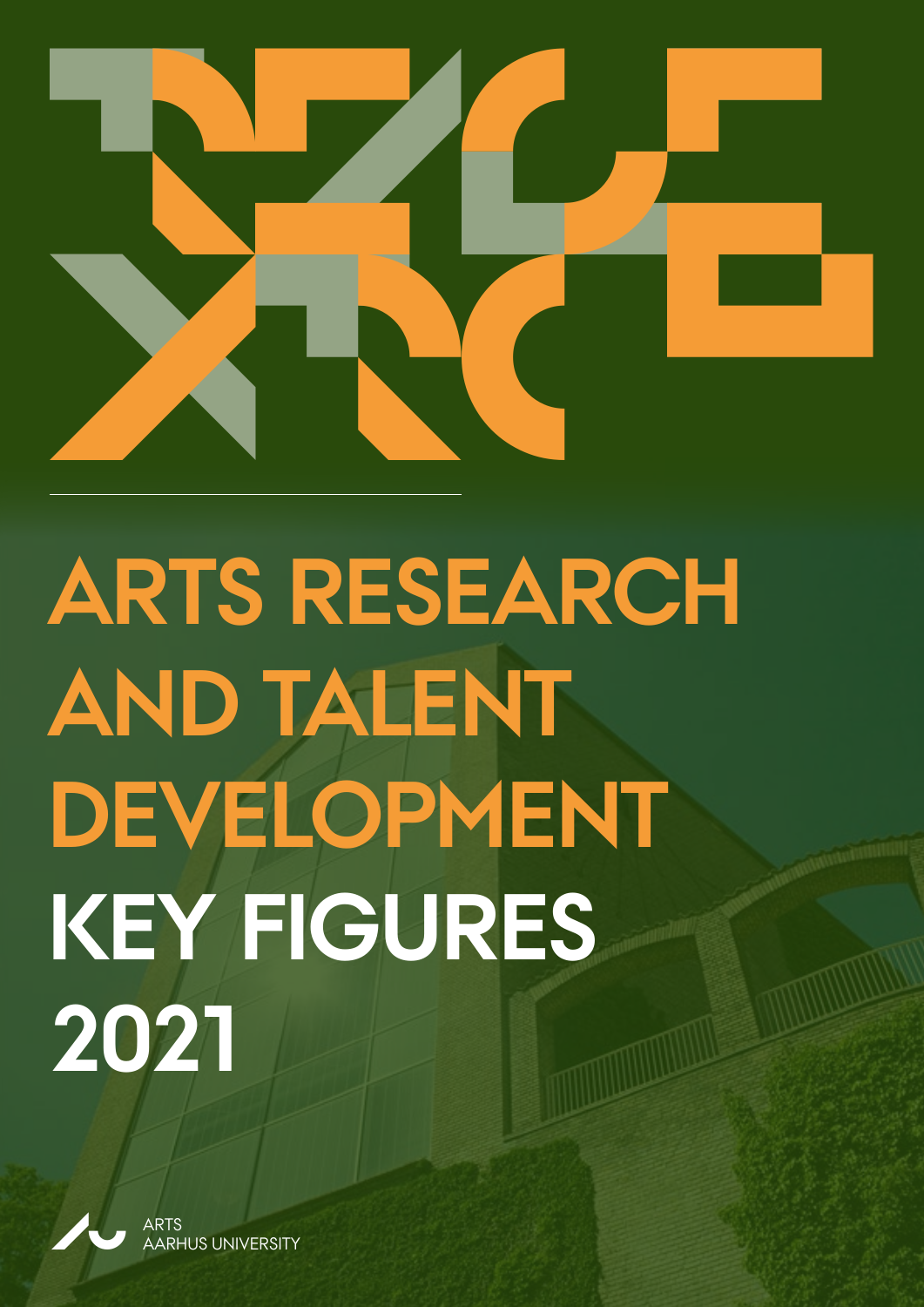# **Content**

| $\mathbf{1}$   |     |  |  |  |  |  |  |  |  |  |  |
|----------------|-----|--|--|--|--|--|--|--|--|--|--|
| $\mathbf{2}$   |     |  |  |  |  |  |  |  |  |  |  |
| 3              |     |  |  |  |  |  |  |  |  |  |  |
| 4              |     |  |  |  |  |  |  |  |  |  |  |
|                | 4.1 |  |  |  |  |  |  |  |  |  |  |
|                | 4.2 |  |  |  |  |  |  |  |  |  |  |
| 5              |     |  |  |  |  |  |  |  |  |  |  |
|                | 5.1 |  |  |  |  |  |  |  |  |  |  |
|                | 5.2 |  |  |  |  |  |  |  |  |  |  |
|                | 5.3 |  |  |  |  |  |  |  |  |  |  |
|                | 5.4 |  |  |  |  |  |  |  |  |  |  |
|                | 5.5 |  |  |  |  |  |  |  |  |  |  |
|                | 5.6 |  |  |  |  |  |  |  |  |  |  |
|                | 5.7 |  |  |  |  |  |  |  |  |  |  |
| 6              |     |  |  |  |  |  |  |  |  |  |  |
|                | 6.1 |  |  |  |  |  |  |  |  |  |  |
|                | 6.2 |  |  |  |  |  |  |  |  |  |  |
|                | 6.3 |  |  |  |  |  |  |  |  |  |  |
|                | 6.4 |  |  |  |  |  |  |  |  |  |  |
|                | 6.5 |  |  |  |  |  |  |  |  |  |  |
| $\overline{ }$ |     |  |  |  |  |  |  |  |  |  |  |
|                | 7.1 |  |  |  |  |  |  |  |  |  |  |
|                | 7.2 |  |  |  |  |  |  |  |  |  |  |
| 8              |     |  |  |  |  |  |  |  |  |  |  |
|                | 8.1 |  |  |  |  |  |  |  |  |  |  |
|                | 8.2 |  |  |  |  |  |  |  |  |  |  |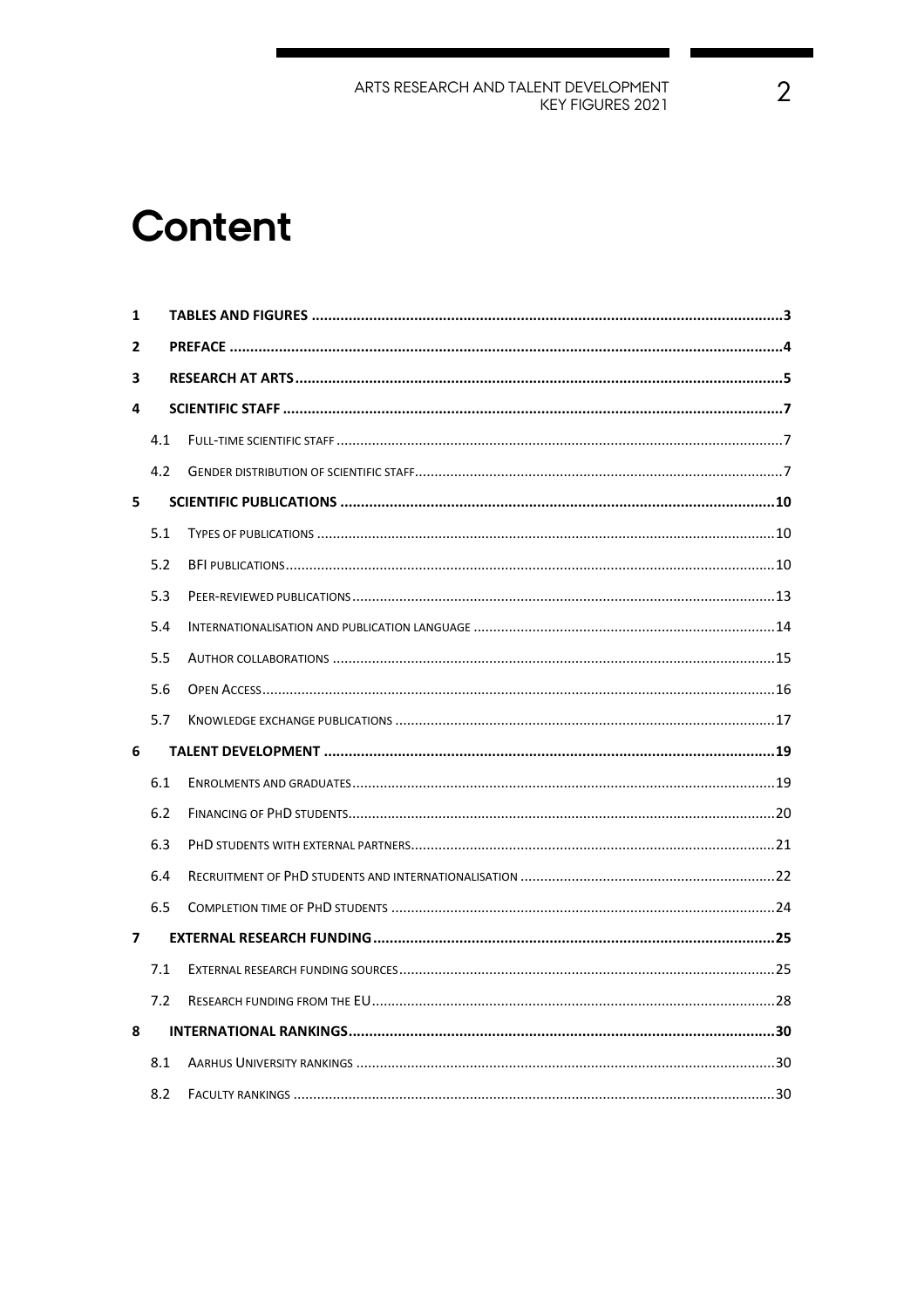# **1 Tables and Figures**

- Table 1: Full-time scientific staff
- Table 2: Gender distribution in percentage, Faculty of Arts
- Figure 1: Percentage of women, Faculty of Arts, divided by employment category from 2015-2019
- Figure 2: Percentage of women, recruitments divided by employment category from 2015-2019
- Table 3: Gender distribution in percentage, Aarhus University
- Figure 3: Research publications, Arts total
- Figure 4: BFI, Arts total
- Figure 5: BFI, scientific journal articles and book/anthology contributions, Arts total
- Table 4: BFI scientific publications by school
- Figure 6: BFI scientific publications, totals by school<br>Figure 7: Peer-reviewed and non peer-reviewed pu
- Peer-reviewed and non peer-reviewed publications, all publication types
- Figure 8: Peer-reviewed and non peer-reviewed scientific journal articles, by school
- Figure 9: Publication language in peer-reviewed scientific articles
- Figure 10: Publication language in contributions to books
- Figure 11: Publication language in scientific books and reports<br>Figure 12: Author collaborations in research publications
- Author collaborations in research publications
- Figure 13: Open Access Indicator 2018, AU
- Figure 14: Open Access Indicator 2018, Faculty of Arts
- Table 5: Publications related to knowledge exchange
- Table 6: Enrolled PhD students at Arts' PhD degree programmes
- Figure 15: PhD student enrolments and graduates
- Figure 16: PhD student enrolments divided into 5+3 and 4+4
- Figure 17: Financing of the PhD students (head count)
- Table 7: Enrolled PhD students in collaboration with University Colleges, 2012-2019
- Figure 18: Enrolments and graduates in collaboration with University Colleges, 2012-2019<br>Figure 19: Industrial PhD student enrolments and graduates
- Industrial PhD student enrolments and graduates
- Figure 20: Origin of MA degree for 5+3 enrolments
- Figure 21: International (non-Danish) PhD students at AU, percentage of students
- Figure 22: PhD graduates who did a research stay abroad of min. 2 months
- Figure 23: Completion time of PhD students
- Figure 24: External funding as proportion of Arts' annual accounts in 2019
- Figure 25: Expenses financed by external research funds in million DKK
- Table 8: Sources of external research funding divided into faculties
- Figure 26: Arts' funding sources, 2018-2019
- Figure 27: DFF funding to Arts for individual postdoc and collective research projects
- Figure 28: Velux and Carlsberg funding to Arts
- Table 9: EU Horizon2020 projects, 2014-2020
- Figure 29: Total EU funding to Arts
- Table 10: Aarhus University rankings
- Table 11: **QS Faculty Rankings**
- Table 12: QS Subject Rankings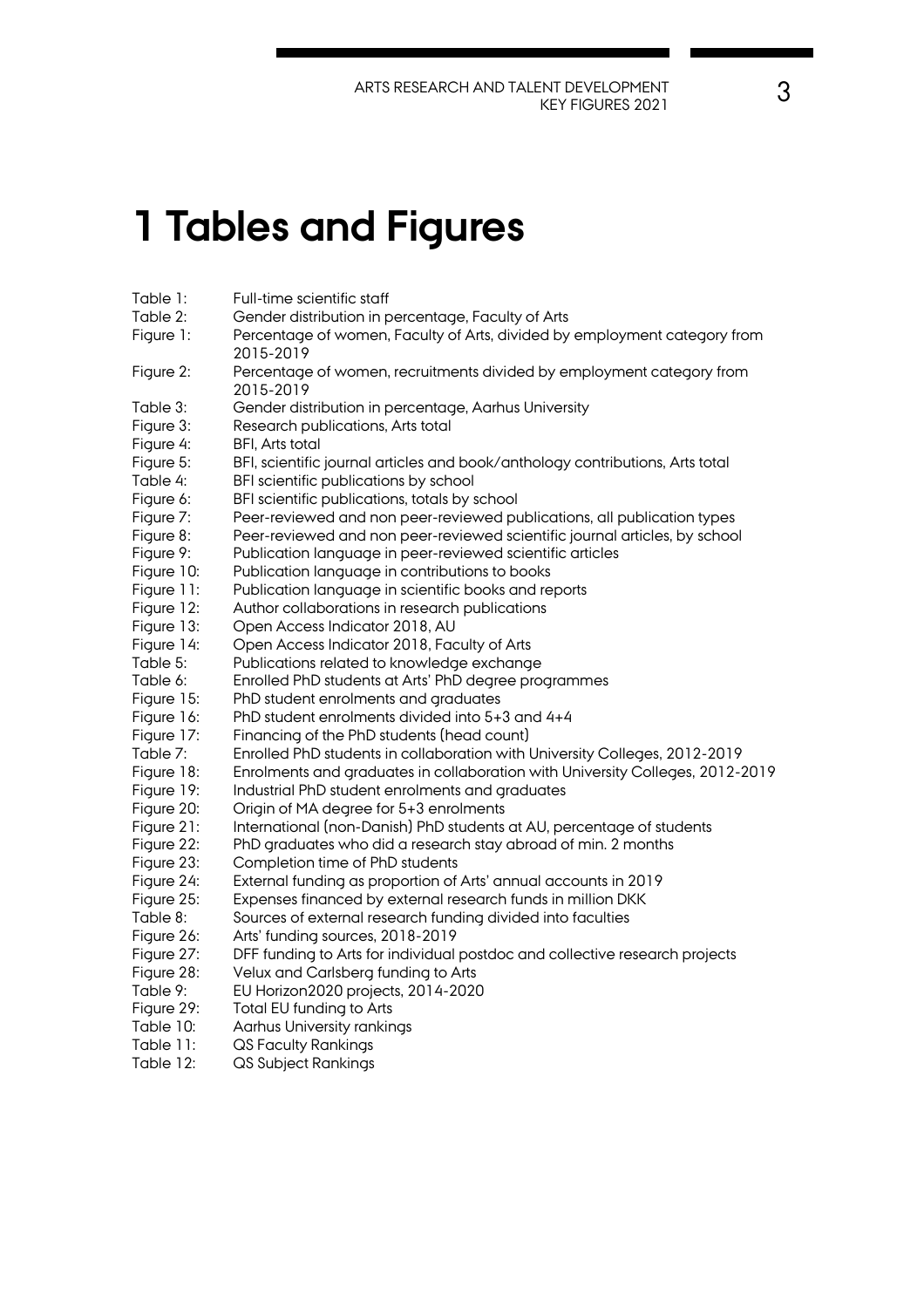# **2 Preface**

The purpose of Arts Research and Talent Development, Key Figures 2021 is to provide an internal report of recent developments in a variety of areas related to research and talent development within the Faculty of Arts and its schools.

The data has been collected in the summer 2021 with support from administrative units at Aarhus University.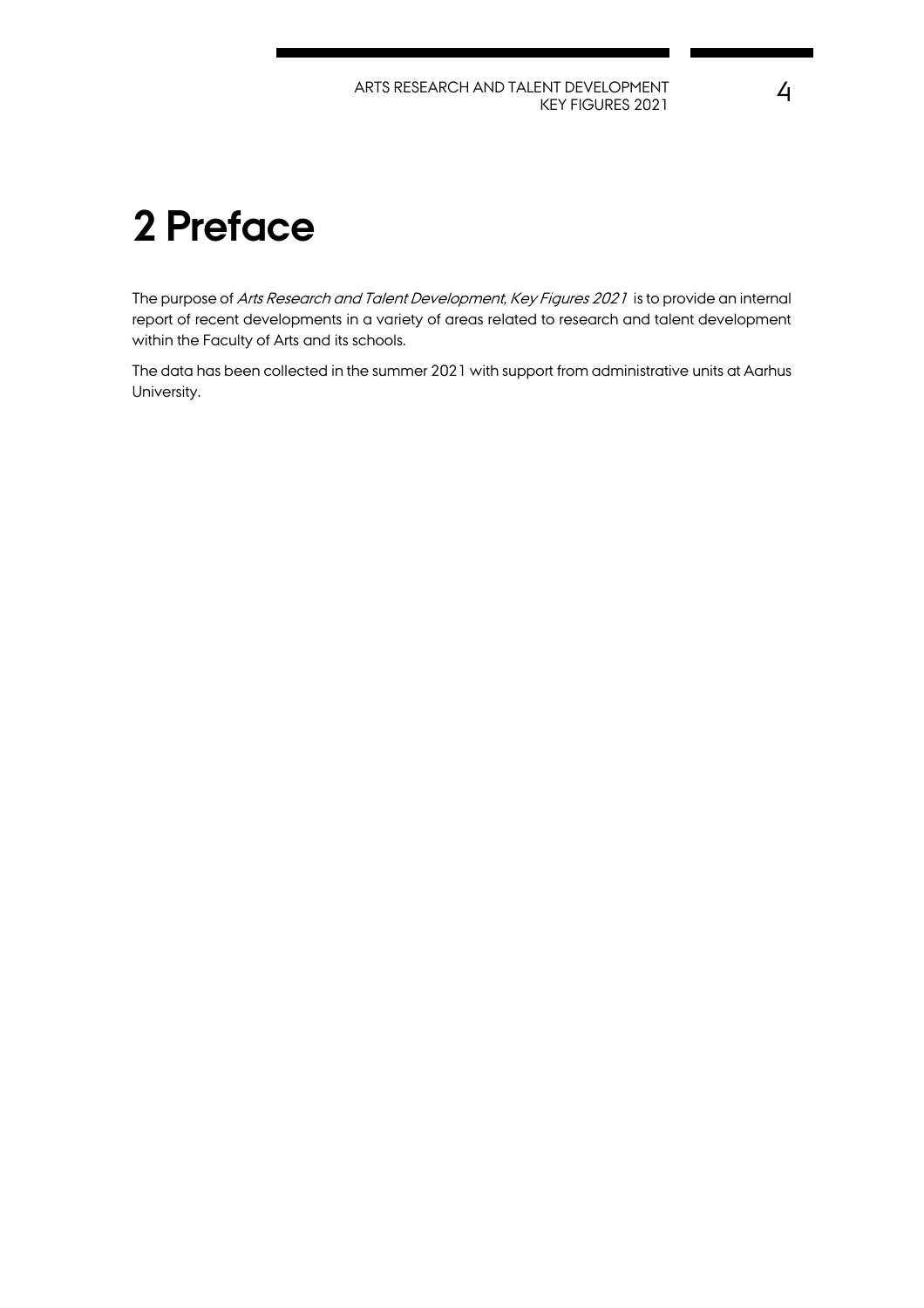

# **3 Research at Arts**

By August 2021, as we are finalizing this year's report, we are physically back at AU Campus and sincerely hope that the universities in Denmark and worldwide look into a remaining 2021 and 2022 with increasingly normal levels of teaching, research and collegial activities.

No doubt the Covid-19 pandemic has been strenuous on all of us, and we are deeply aware that it has been challenging to plan and execute research activities. We are also aware that online conferences are not as effective and engaging, as the physical meeting with room for thorough debates and discussions with students, colleagues and peers. Yet, we have made the best of the options that have been available to us, and the creativity during the pandemic from both students and researchers has been impressive.

This report provides a retrospective glance into the research output at the faculty. And it is obvious, that in spite of all the obstacles during 2020, it has been possible for the academic staff to maintain an impressive level of research output. Measured in publications the research output is only slightly lower that the record high year in 2019 and still remains high.

Graduate School Arts, has been having some previous years with high enrollments. One reason for this is that researchers at Arts are having success with external funding, in which PhD-projects are included. Currently the financial situation for the Graduate School is tighter, and the number of faculty financed stipends is therefore lower than it has been for the past years. We hope that researchers will continue to include PhD-projects in their research projects, as this is a way to secure the talent-pool for the universities scientific areas.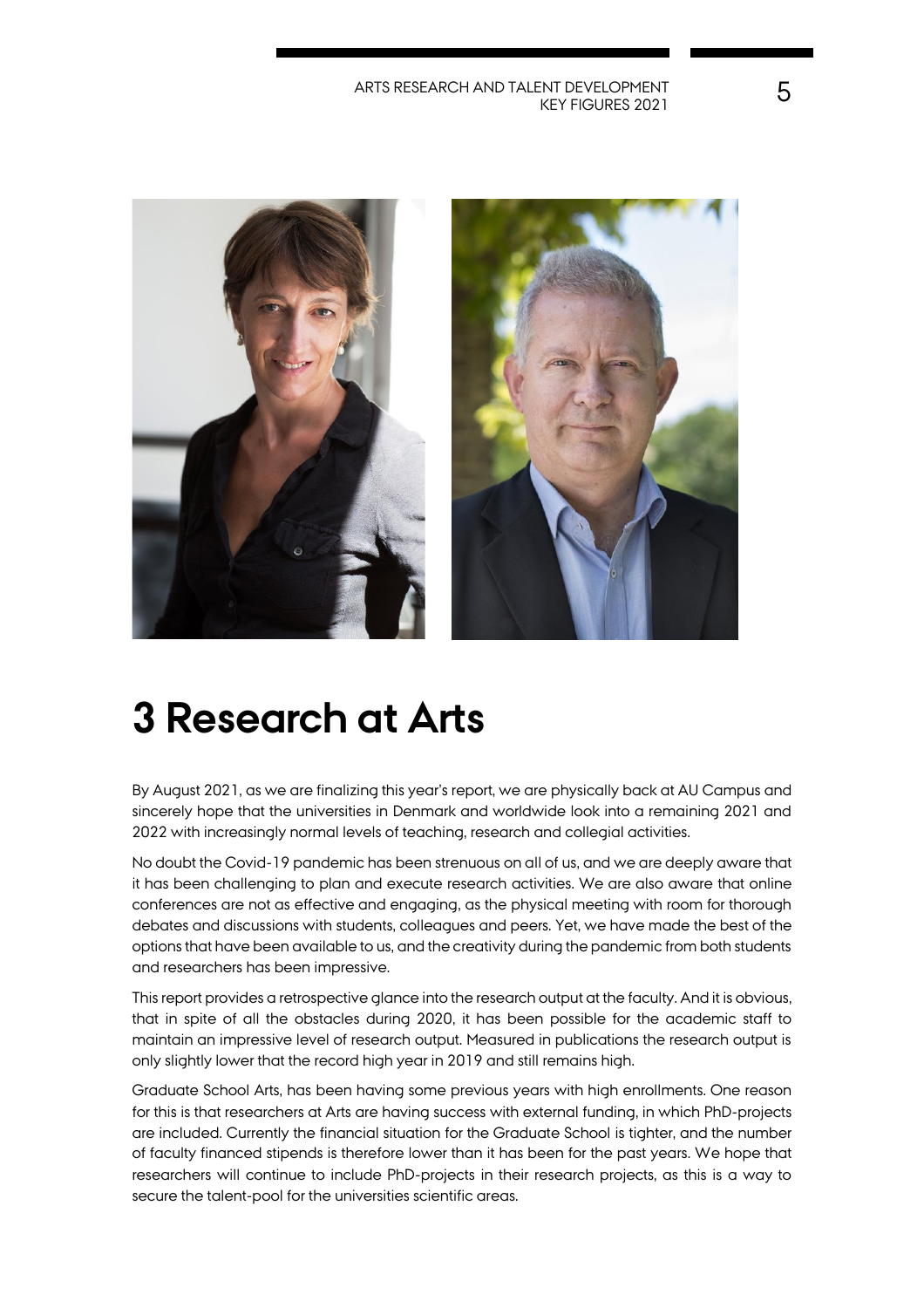Danish funds are still the funding bodies where we attract the majority of external funding, but we do hope that we can continue to build on the previous successes the faculties researchers have had with international and especially EU funding sources. The framework programme, Horizon Europe, is the new EU funding scheme, and we trust we will continue to attract funding from the EU in the years to come.

We hope you will enjoy this years "state of the Arts".

Johnny Laursen, Dean & Anne Marie Pahuus, Vice Dean, Faculty of Arts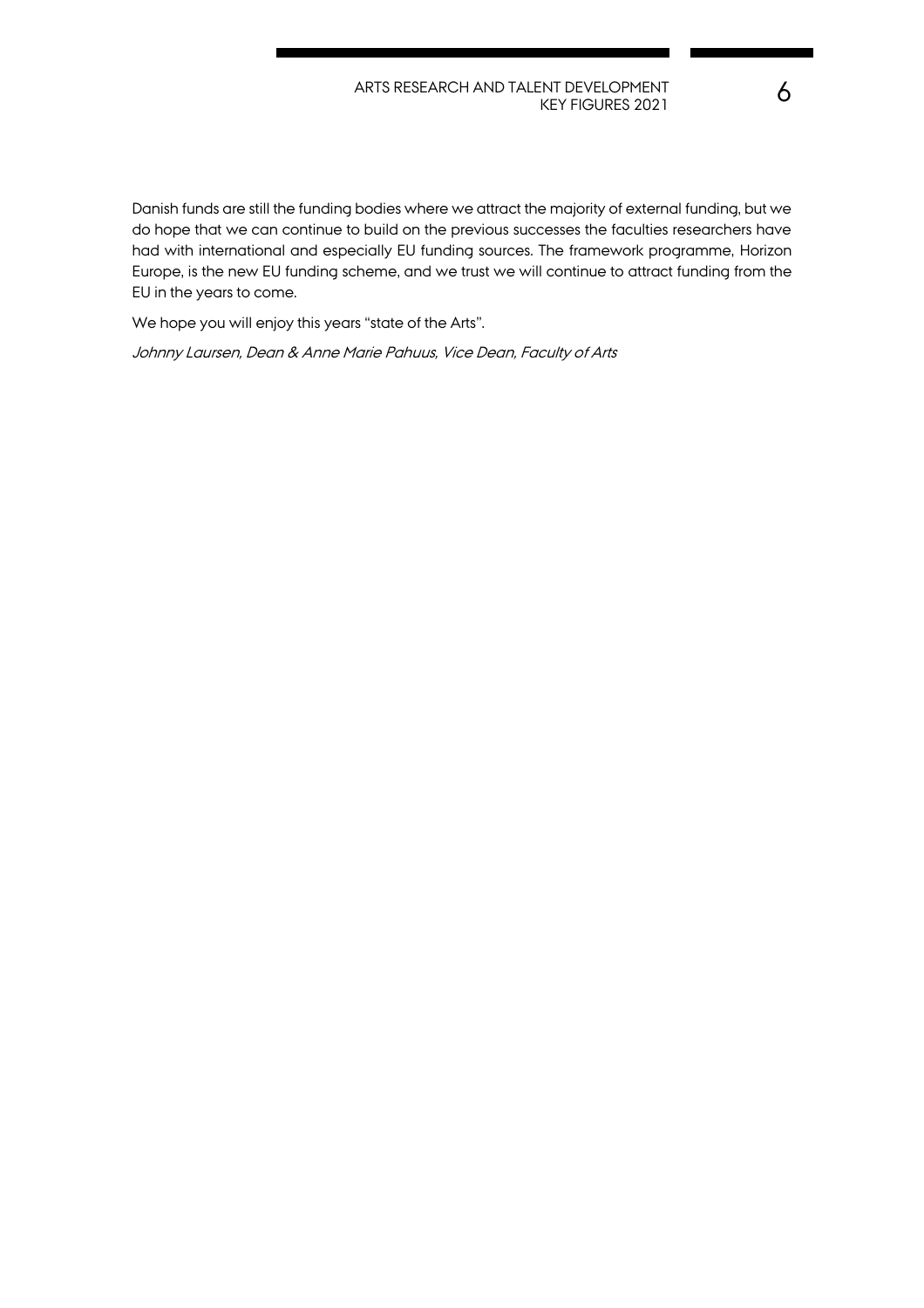# **4 Scientific Staff**

### **4.1 Full-time scientific staff**

The Faculty of Arts has 561 full-time scientific members of staff in the categories professor, professor MSO, associate professor, assistant professor and postdoc.

Table 1. Full-time scientific staff (head count), Faculty of Arts, primo 2021

| <b>Numbers</b> | <b>PhD</b><br>Students* | <b>Postdoc</b> | Assistant<br>Prof. | <b>Associate</b><br>Prof. | Prof.<br><b>MSO</b> | Prof. | Total |
|----------------|-------------------------|----------------|--------------------|---------------------------|---------------------|-------|-------|
|                |                         |                | Adjunkt            | Lektorer                  |                     |       |       |
| $CAS$ $(KS)$   | 103                     | 27             | 16                 | 117                       |                     | 24    | 298   |
| CC(KK)         | 75                      | 27             | 16                 | 131                       |                     | 36    | 289   |
| EDU (DPU)      | 71                      | 12             | 10                 | 107                       |                     | 16    | 223   |
| Total          | 249                     | 66             | 42                 | 355                       | 22                  | 76    | 810   |

Source: HR Arts, August 2021/Graduate school, Arts; January 2021

\*The numbers for PhD students are from ultimo 2020

# **4.2 Gender distribution of scientific staff**

The percentage of women decreases when climbing the career ladder; 62 percent of the PhD students, 45 percent of the associate professors and 39 percent of the professors (incl. MSO) are female at Arts.

| Gender %     | <b>PhD</b> | Postdoc | Assistant | <b>Associate</b> | Prof.      | Prof. | Total |
|--------------|------------|---------|-----------|------------------|------------|-------|-------|
| Female/Male  | Students*  |         | Prof.     | Prof.            | <b>MSO</b> |       |       |
|              |            |         | Adjunkt   | Lektorer         |            |       |       |
| $CAS$ $(KS)$ | 65/35      | 63/37   | 38/63     | 39/61            | 27/73      | 33/67 | 49/51 |
| CC(KK)       | 59/41      | 63/37   | 44/56     | 44/56            | 25/75      | 42/58 | 49/51 |
| EDU (DPU)    | 61/39      | 75/25   | 60/40     | 53/47            | 57/43      | 50/50 | 57/43 |
| Total        | 62/38      | 65/35   | 45/55     | 45/55            | 36/64      | 41/59 | 51/49 |

Table 2. Gender distribution in percentage, Faculty of Arts

Source: HR Arts, August 2021/Graduate School, Arts, January 2021 \*The numbers for PhD students are from ultimo 2020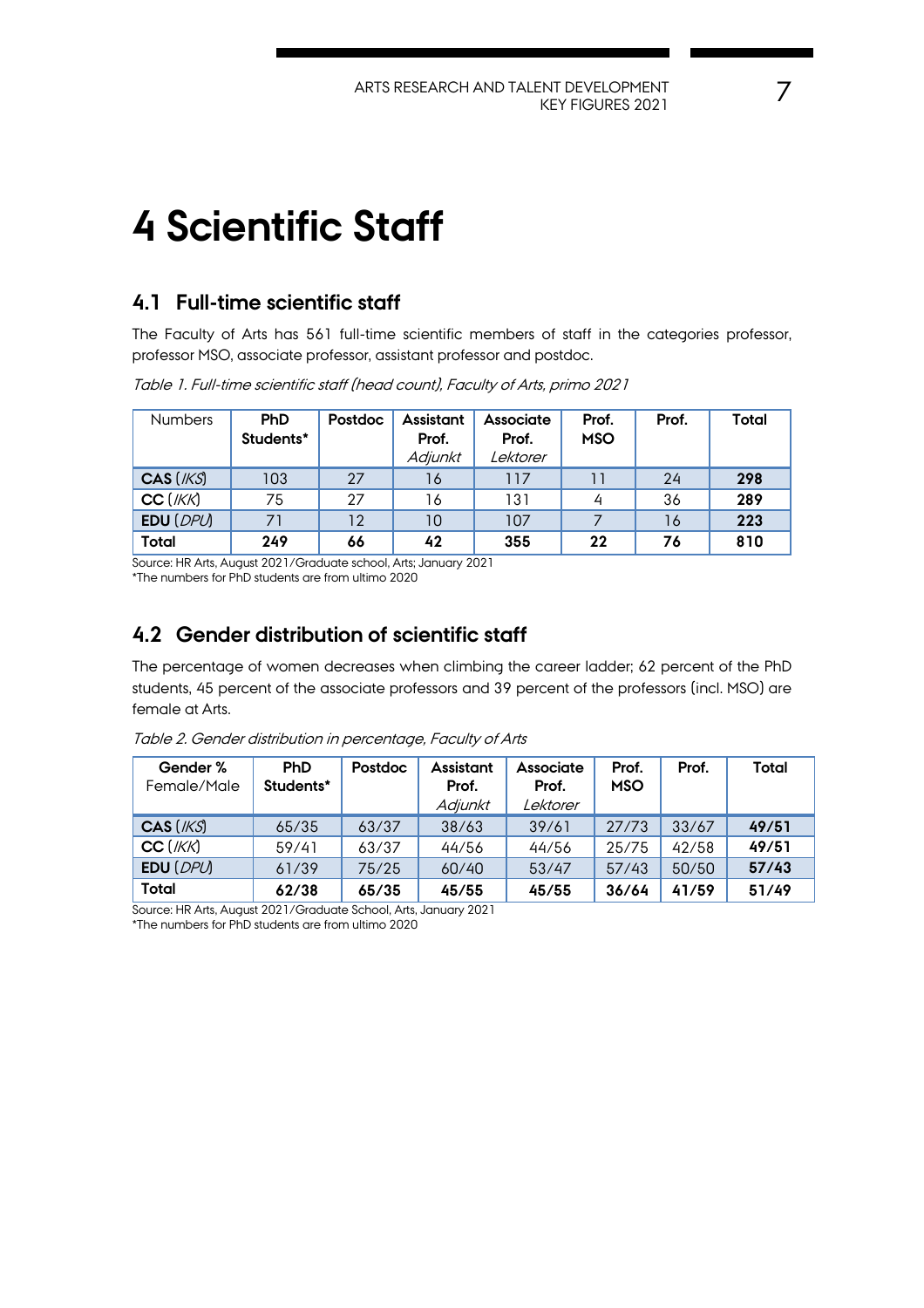

Figure 1. Percentage of women, Faculty of Arts, divided by employment category from 2015- 2020

Source: HR Arts, August 2021



Figure 2. Percentage of women, recruitments divided by employment category from 2015-2020

Source: HR Arts, August 2021

Note: Fluctuations are due to the fact that the numbers in some categories are relatively low (e.g. Professor MSO).

In comparison to the other faculties at Aarhus University, The Faculty of Arts has the highest percentage of women at both assistant professor/postdoc, associate professor and professor level.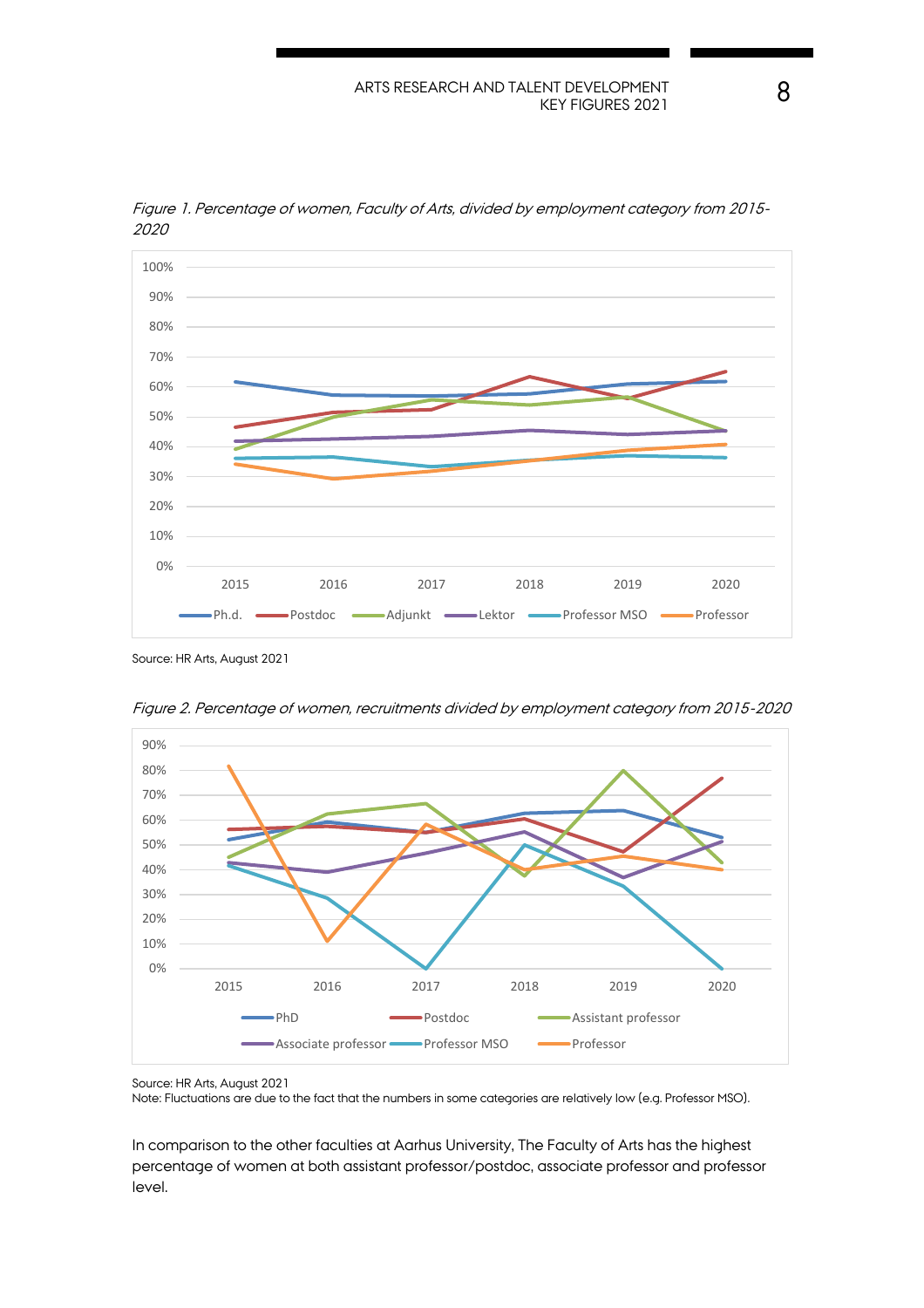| Gender %<br>Female/Male | <b>PhD</b><br><b>Students</b> | Assistant<br>Prof./Postdoc<br>Adjunkt | <b>Associate</b><br>Prof.<br>Lektorer | Prof  | Total |
|-------------------------|-------------------------------|---------------------------------------|---------------------------------------|-------|-------|
| <b>BSS</b>              | 47/53                         | 49/51                                 | 40/60                                 | 25/75 | 41/59 |
| <b>HE</b>               | 66/34                         | 53/47                                 | 42/58                                 | 25/75 | 51/49 |
| <b>Arts</b>             | 63/37                         | 57/43                                 | 45/55                                 | 40/60 | 52/48 |
| Nat.                    | 36/64                         | 32/68                                 | 16/84                                 | 11/89 | 29/71 |
| Tech.                   | 46/54                         | 41/59                                 | 27/73                                 | 15/85 | 36/64 |
| <b>Total AU</b>         | 53/47                         | 44/56                                 | 37/63                                 | 32/76 | 43/57 |

Table 3. Gender distribution in percentage, Aarhus University

Source: AU Key Figures 2020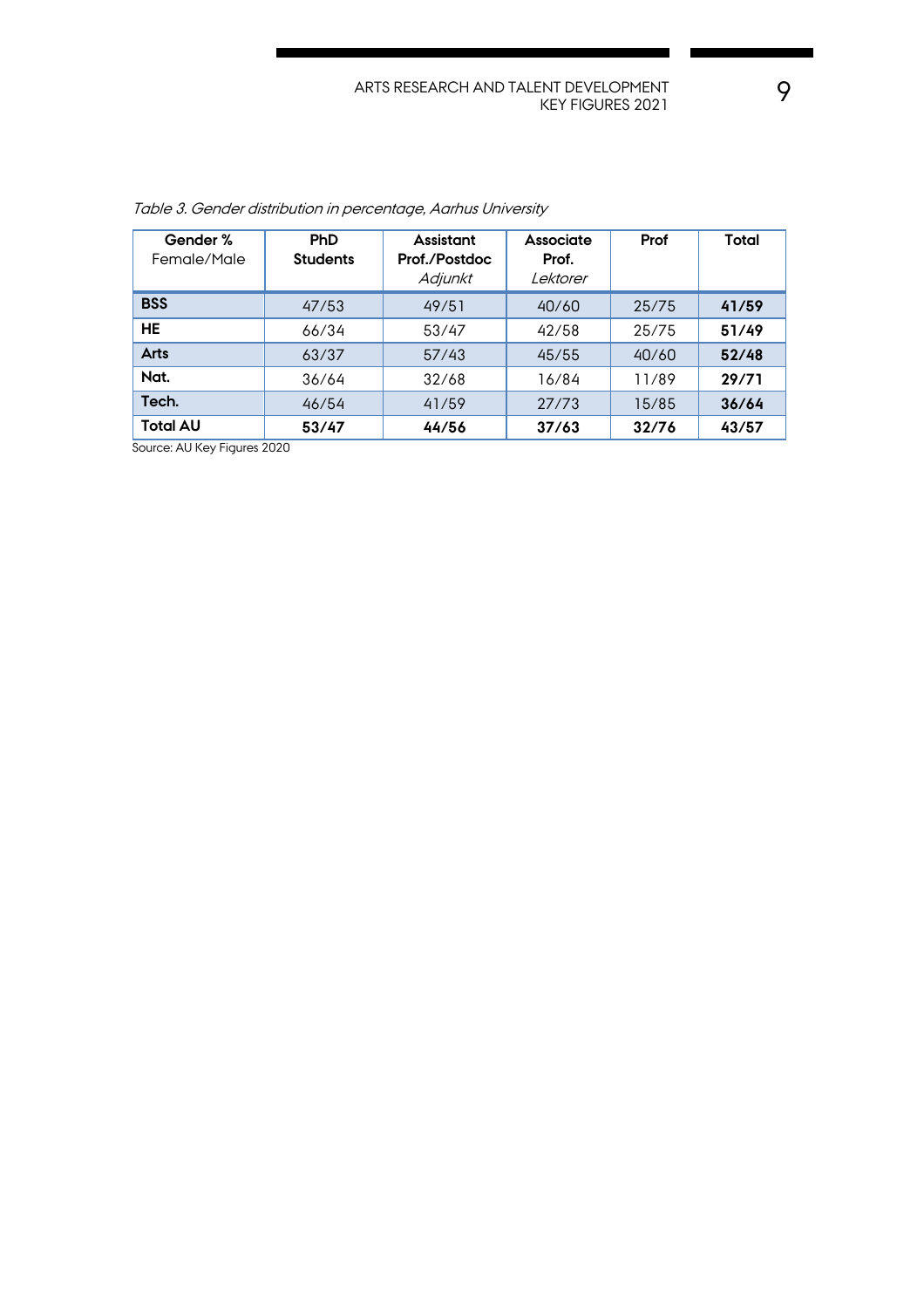# **5 Scientific Publications**

This section provides an overview of the scientific output of Arts' research measured in types and numbers of publications. The overview is divided into bibliometric levels (BFI), peer-reviewed and non-peer-reviewed articles, and publication language.

Data was drawn from Pure in the spring and summer of 2021. All scientific staff is expected to update their Pure profiles by the end of February each year, however, there are some qualitative and quantitative uncertainties in the Pure registrations.

In addition, it is important to be aware that Pure is a dynamic database and data drawn from Pure is considered a momentary glance into the scientific output. The numbers are constantly subject to change, due to new registrations, corrections etc.

### **5.1 Types of publications**

Research at Arts is published through diverse channels. Figure 3 provides an overview of the total number of publications divided into different types of research output. The total number of research publications at Arts has risen from 1.677 in 2010 to 2.015 in 2020.

 $\Omega$ 100 200 300 400 500 600 700 800 900 2010 2011 2012 2013 2014 2015 2016 2017 2018 2019 2020 Articles in scientific journals, peer reviewed Articles in scientific journals, non-peer reviewed Scientific book Contribution to scientific book, anthology Review, Scientific review, editorial, comment/debate Conference contribution (article, paper, poster, abstract) Scientific report, contribution to scientific report Working paper/preprint Other research contributions

Figure 3. Research publications, Arts total

Source: AU Key Figures 2010-2020.

Note: The numbers in Figure 3 are drawn from Pure for the purpose of AU Key Figures, and the methodology used differs from AU Library's method for the remaining parts of the report.

# **5.2 BFI publications**

The Danish Bibliometric Research Indicator (BFI) is dynamic and subject to change. In BFI, series (journals and book series) are divided into 3 levels, publishers are divided into 2 levels. The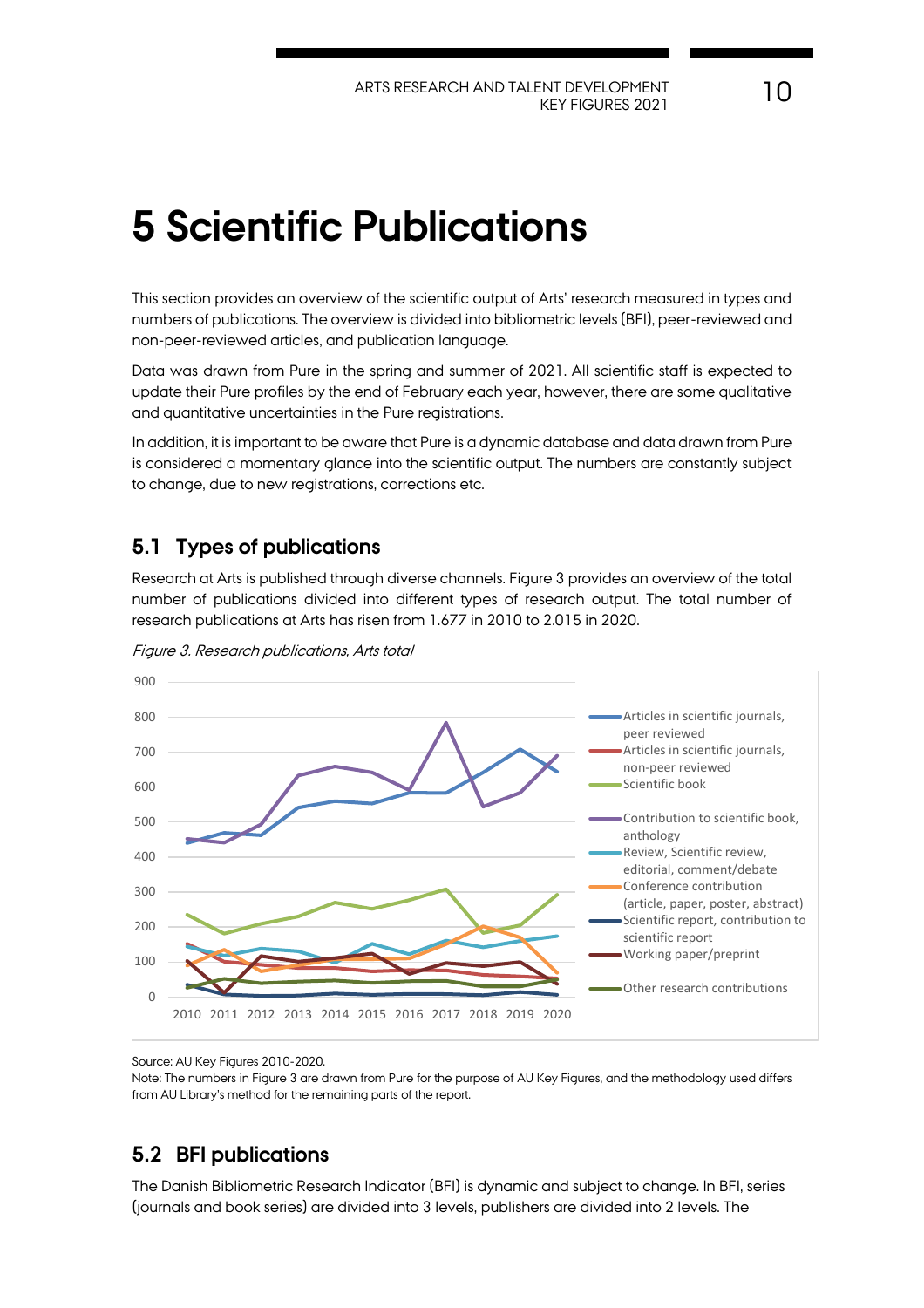higher the level a channel has, the more BFI points trigger a publication published in the channel. Level 3 is a new level (valid from publication year 2018) that triggers more points than level 2. Unlike Level 2, which applies for the following two years, Level 3 will apply for the following four years. All journals and publishers included in the BFI are subject to a peer-review process.



### Figure 4. BFI, Arts total

Source: AU Library, Pure.

The majority of the BFI rated publications are either scientific journal articles or book/anthology contributions. These are extracted in Figure 5.



Figure 5. BFI, scientific journal articles and book/anthology contributions, Arts total

Source: AU Library, Pure.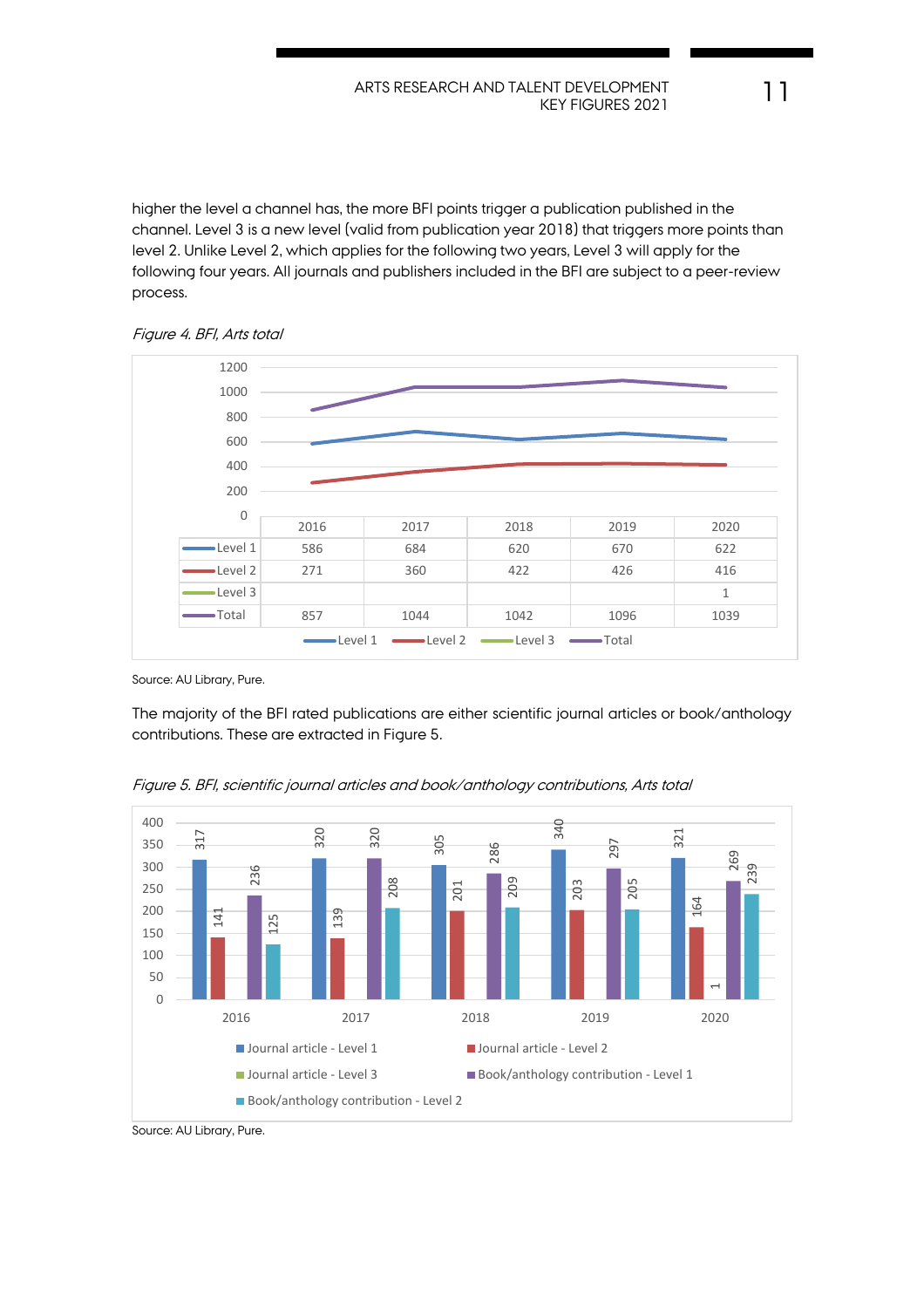Numbers **CC CC CAS EDU 2016 2017 2018 2019 2020 2016 2017 2018 2019 2020 2016 2017 2018 2019 2020 Journal article - Level 1** 88 110 91 111 85 118 124 110 133 129 106 84 93 95 115 **Journal article - Level 2** 52 | 47 | 76 | 83 | 62 | 54 | 58 | 91 | 95 | 75 | 39 | 30 | 38 | 32 | 33 **Journal article - Level 3** 1 **Book/anthol ogy contribution - Level 1** 93 | 76 | 86 | 95 | 99 | 61 | 118 | 116 | 103 | 87 | 77 | 127 | 67 | 96 | 83 **Book/anthol ogy contribution - Level 2** 49 | 65 | 86 | 75 | 72 | 63 | 127 | 90 | 90 | 125 | 15 | 15 | 32 | 38 | 44 **Book - Level 1** 13 9 11 | 5 | 8 | 9 | 16 | 6 | 10 | 10 | 10 | 12 | 18 | 15 **Book - Level 2** 1 4 6 8 3 3 3 7 3 6 6 12 3 3 3

In Figures 4 and 5, co-authored articles and publications only count once.

Table 4. BFI scientific publications by school

Source: AU Library, Pure.

Figure 6 shows the total number and the proportion of BFI scientific publications published by academic staff affiliated to each school. Co-authored articles count more than once, if an article is co-authored by researchers from different schools (Section 5.5 provides an overview of the number of co-authored publications).



Figure 6. BFI scientific publications, proportion by school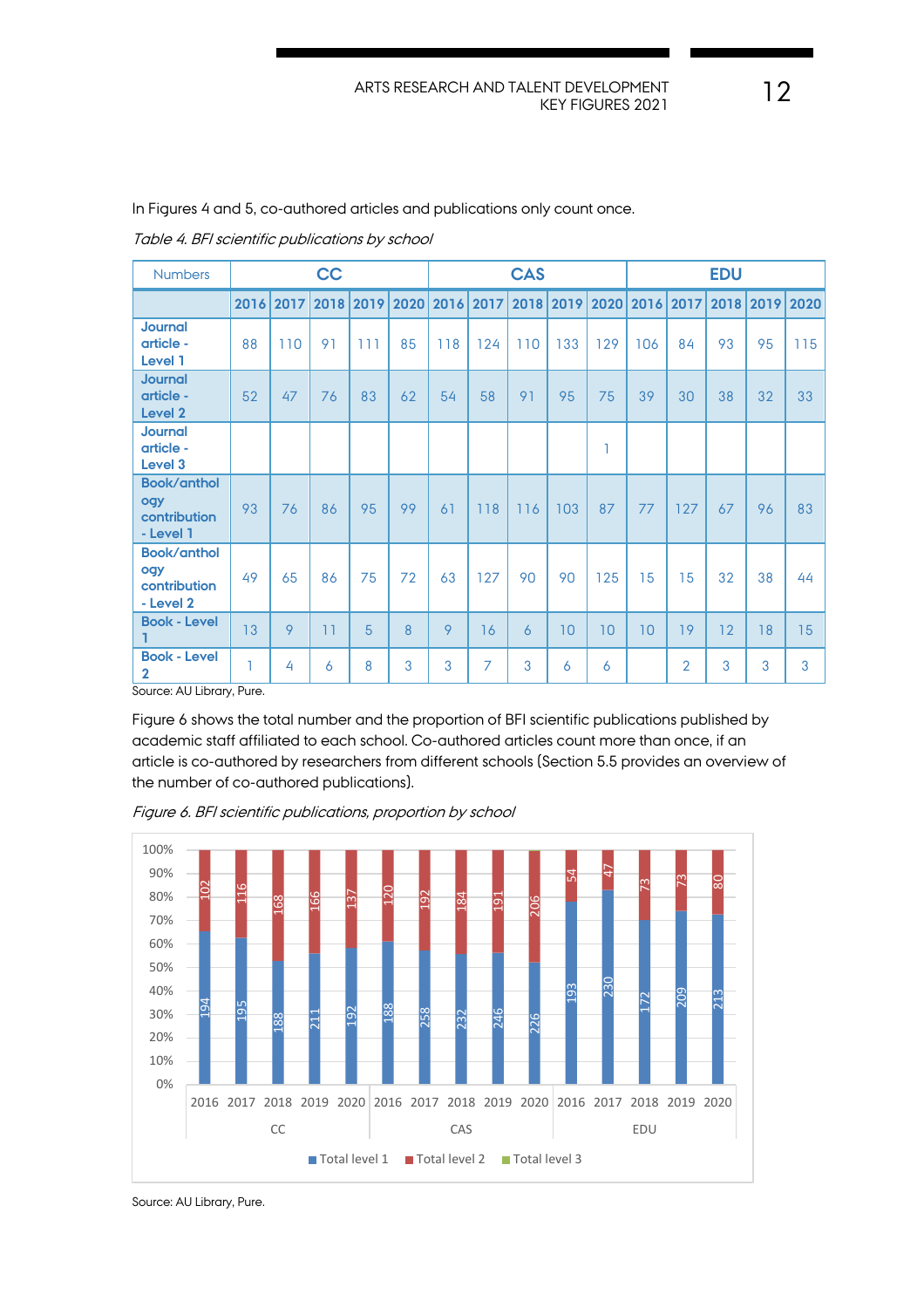### **5.3 Peer-reviewed publications**

In Figure 7, a total count of all publication types at Arts divided into peer-reviewed and non peerreviewed publications shows that the majority of the research output at Arts goes through a peerreview process.



Figure 7. Peer-reviewed and non peer-reviewed publications, all publication types

Source: AU Library, Pure.

Within the category of scientific journal articles, peer-reviewed publications are significant in all three schools (Figure 8).



Figure 8. Peer-reviewed and non peer-reviewed scientific journal articles, by school

Source: AU Library, Pure.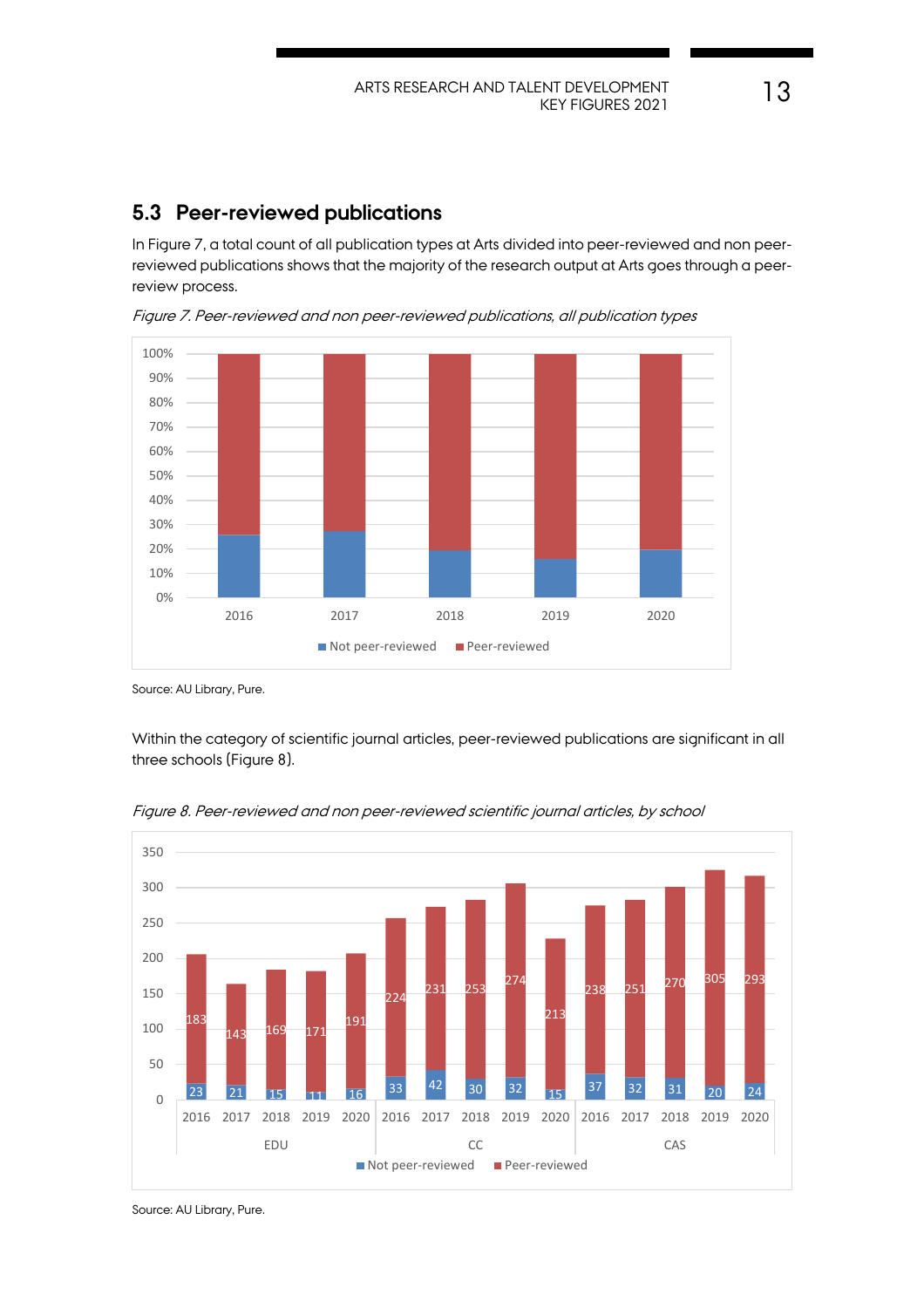### **5.4 Internationalisation and publication language**

It is a goal of Arts to increase the international impact of its research output. One indicator that can be used to view this development is the language of publication, especially the number of publications in English and other languages relevant in a field (Figures 9, 10 and 11).



Figure 9. Publication language in peer-reviewed scientific articles

Source: AU Library, Pure.



Figure 10. Publication language in contributions to books (book chapter and report chapter)

Source: AU Library, Pure.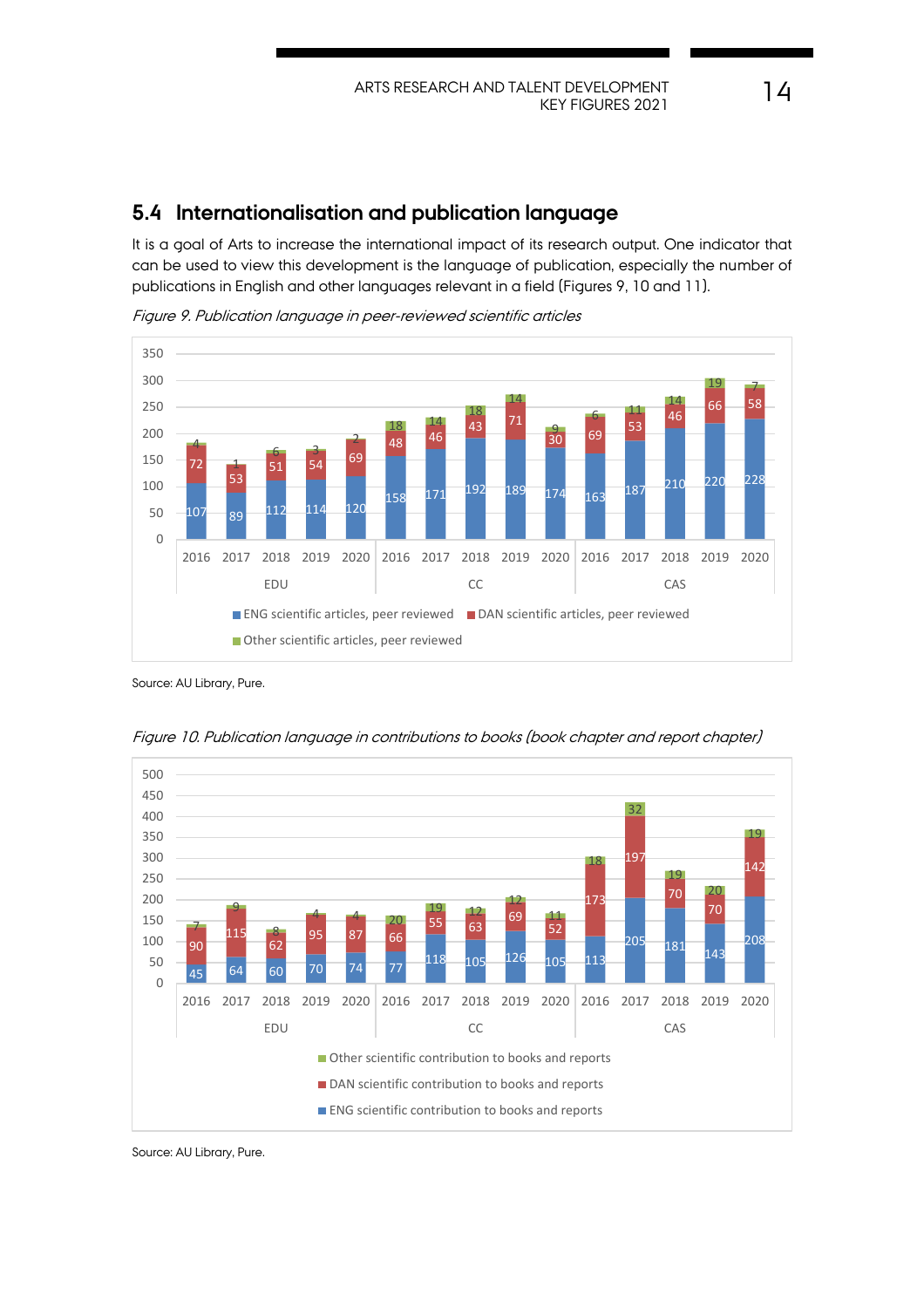

Figure 11. Publication language in scientific books (anthology, book, doctoral thesis, PhD thesis, report)

English and Danish are by far the two main publication languages. In the "other" category, the most common languages used are Spanish, German, Swedish, Norwegian and French.

# **5.5 Author collaborations**

Researchers at Arts increasingly co-publish with one or more co-authors. Figure 12 shows that a large proportion of publications are co-authored, and of these a major part are co-authored with at least one external collaborator from another university. The far majority of the external collaborators (non-AU) are affiliated with mostly Danish, then Nordic and European research institutions.

Source: AU Library, Pure.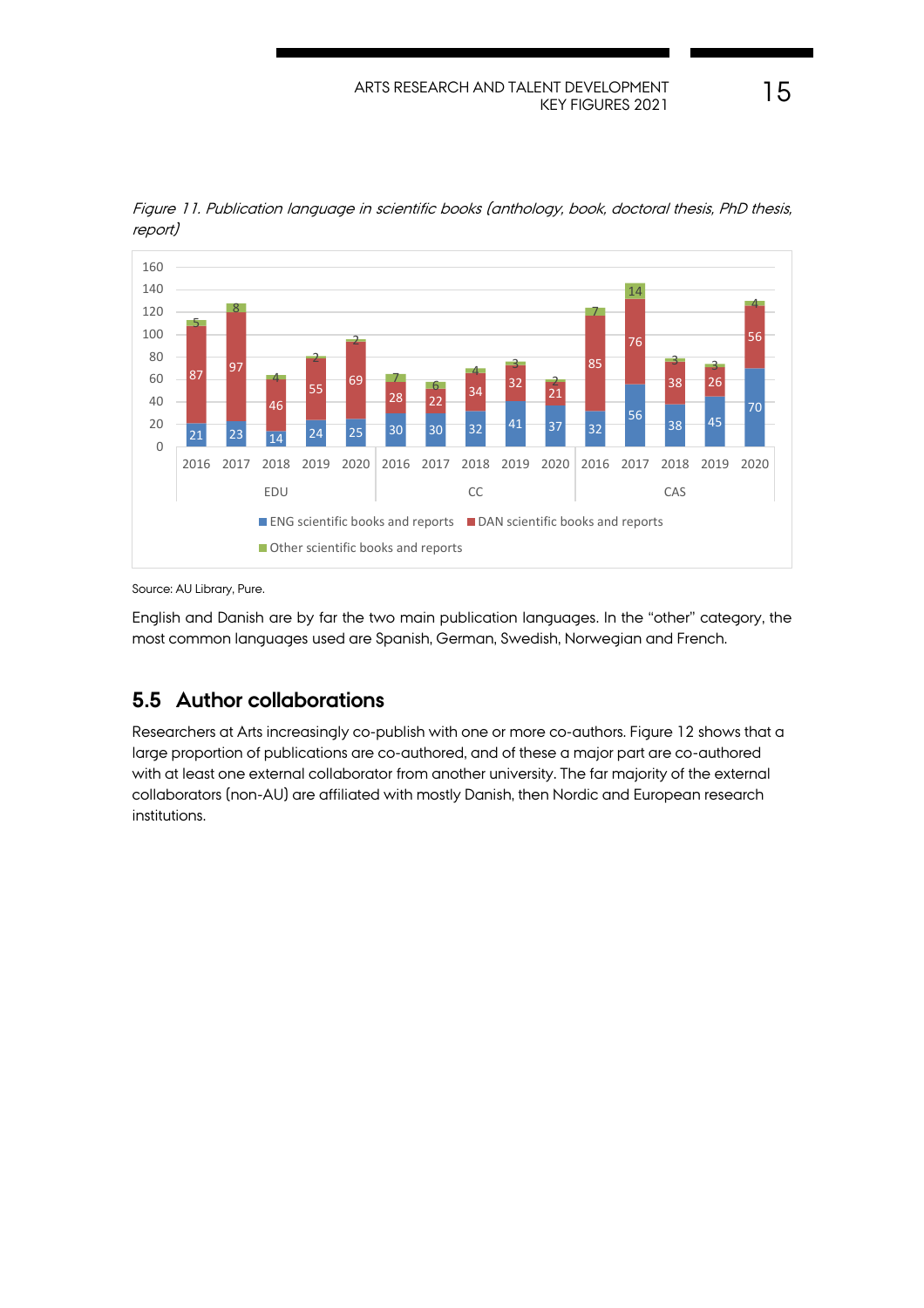

Figure 12. Author collaborations in research publications

Source: AU Library, Pure. \*The green column is a fraction of the middle (red) column.

# **5.6 Open Access**

Aarhus University has adopted an open access policy in order to establish free access for all citizens, researchers and enterprises to research publications produced as part of the research at AU. The university's open access policy states that: "Peer-reviewed research articles, and as far as possible other research publications, are archived in Pure in full-text version and/or as a link, ideally supplemented by archiving in another online academic archive, with indication of whether the publication is an Open Access version or, if relevant, subject to an embargo period."

This means that it is the author who provides access to the full text version of an article, by uploading a full text version in the Pure repository or as a link. The author can only upload the full text version with the publisher's consent. AU Library assists with the practical work concerning publication of an Open Access version in Pure. Researchers are contacted by mail when Open Access to peer-reviewed research articles registered in Pure is possible by uploading the accepted manuscript.

Figure 13 shows the percentage of publications realised as open access. It also shows the open access potential in the different schools and the percentage of publications blocked from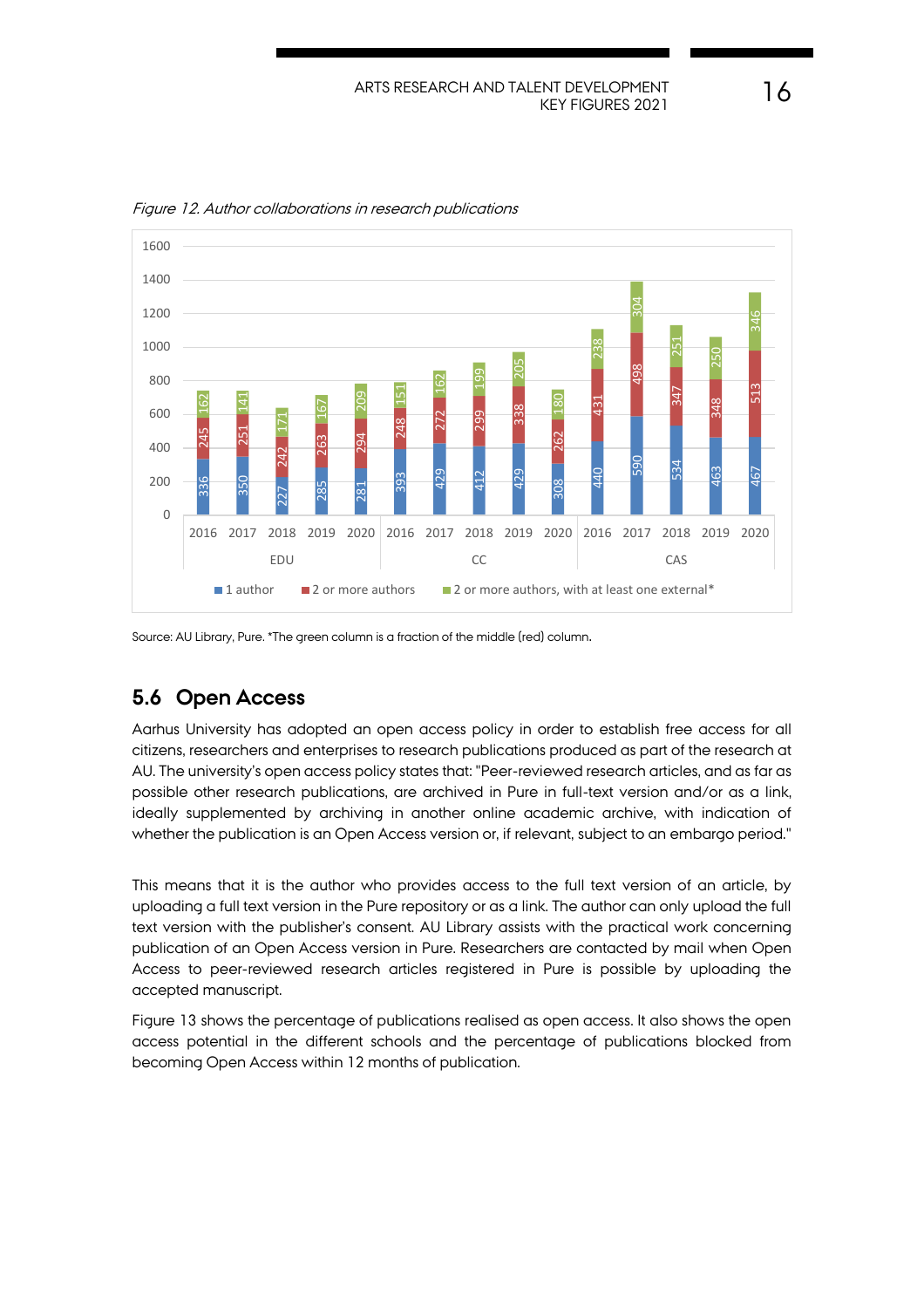Figure 13. Open Access Indicator, AU



Source: AU Library and Danish Open Access Indicator [\(http://oaindikator.dk/en\)](http://oaindikator.dk/en), June 2021 Note: The 2019 statistics, are based on the final OAI results released in 2021.

It is worth noticing that Arts has the highest percentage of publication in the 'blocked' category, and that Arts is performing well with a low percentage in the 'Unrealised' category. Meaning that since Arts is challenged by a high percentage of publications deemed unlikely to become Open Access, the three schools are performing well because of the small 'unrealised' potential.



Figure 14. Open Access Indicator, Faculty of Arts

Source: AU Library and Danish Open Access Indicator [\(http://oaindikator.dk/en\)](http://oaindikator.dk/en), June 2021 Note: The 2019 statistics, are based on the final OAI results released in 2021.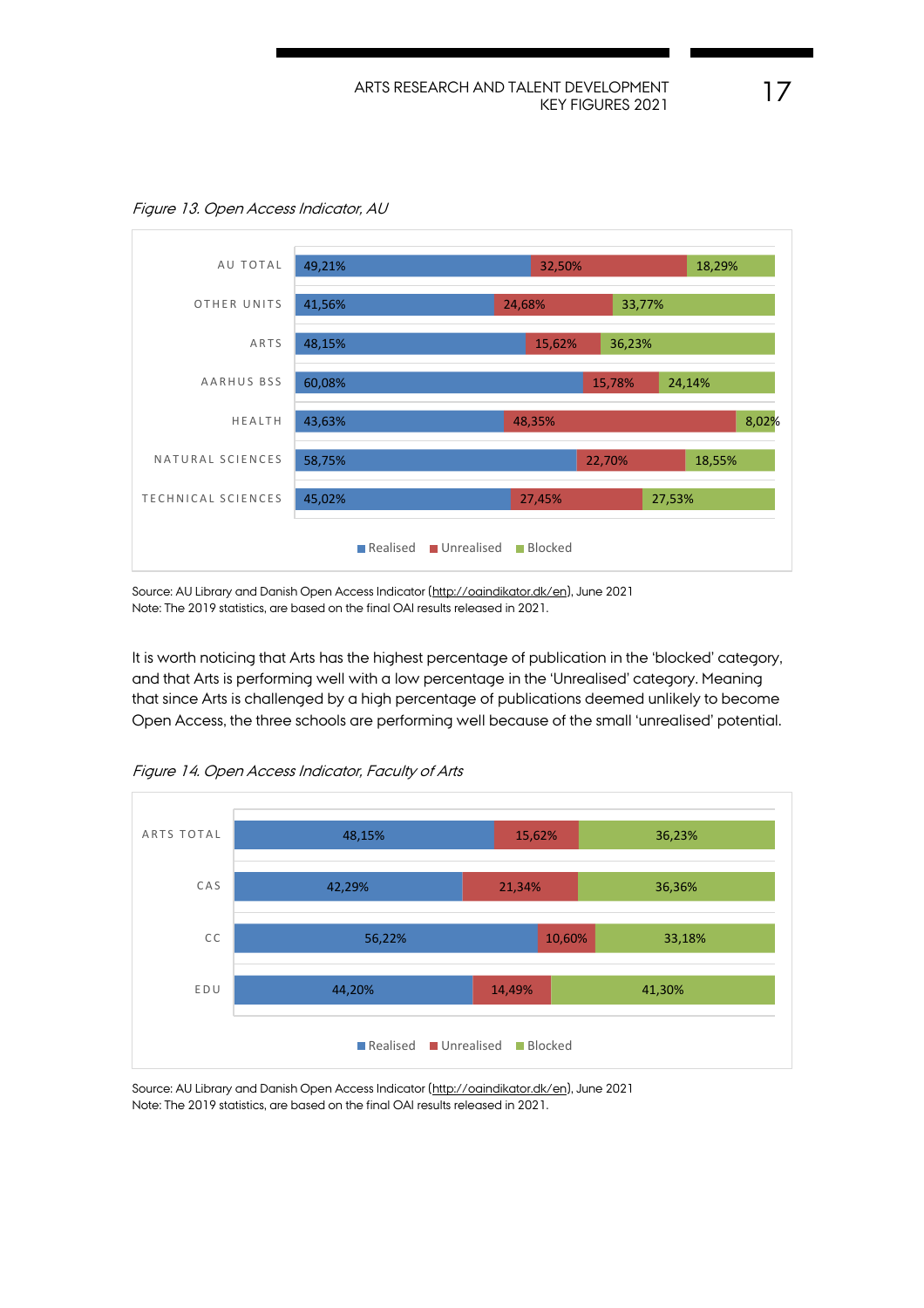### **5.7 Knowledge exchange publications**

Arts' researchers are engaged in knowledge exchange. It is possible to register these activities in PURE, however, researchers don't necessarily register all these activities. As a result, the data in Table 5 holds a large amount of uncertainties, and it is fair to assume that activities and publications are much higher than the numbers registered.

| Numbers                                                        | 2011           | 2012           | 2013           | 2014           | 2015           | 2016           | 2017           | 2018           | 2019           | 2020           |
|----------------------------------------------------------------|----------------|----------------|----------------|----------------|----------------|----------------|----------------|----------------|----------------|----------------|
| Articles in<br>journal/newspaper                               | 323            | 293            | 176            | 226            | 168            | 184            | 158            | 160            | 141            | 139            |
| Feature articles in<br>journal/newspaper                       | 209            | 177            | 112            | 190            | 93             | 130            | 198            | 118            | 128            | 102            |
| Review in<br>journal/newspaper                                 | 100            | 88             | 68             | 53             | 137            | 79             | 75             | 111            | 126            | 125            |
| Research providing<br>book/anthology/report                    | 33             | 32             | 30             | 40             | 44             | 37             | 36             | 38             | 33             | 23             |
| Research providing<br>contribution to<br>book/anthology/report | $\mathbf{1}$   | $\overline{2}$ | $\overline{2}$ | $\mathbf{1}$   | $\overline{2}$ | 9              | 4              | $\overline{7}$ | 8              | $\mathfrak{S}$ |
| Encyclopedia article,<br>comment                               | 232            | 195            | 190            | 238            | 197            | 210            | 207            | 134            | 142            | 129            |
| Other knowledge<br>exchange contributions                      | 32             | 71             | 25             | 11             | 16             | 17             | 70             | 52             | 59             | 63             |
| <b>Textbook</b>                                                | 12             | 4              | 21             | 10             | 12             | 8              | 3              | 11             | 5              | 13             |
| Compendium/lecture<br>notes                                    | $\overline{2}$ | 1              | $\overline{1}$ | $\overline{1}$ | $\overline{0}$ | $\overline{0}$ | $\overline{4}$ | $\overline{2}$ | $\overline{2}$ | $\overline{1}$ |
| Contribution to textbook                                       | 12             | 10             | 39             | 13             | 19             | 4              | 12             | 12             | 10             | 9              |
| Other teaching material                                        | 3              | 12             | 4              | 9              | $\overline{2}$ | 5              | 6              | 6              | 10             | $\overline{7}$ |
| <b>Total</b>                                                   | 959            | 885            | 668            | 792            | 690            | 682            | 773            | 651            | 664            | 614            |

Table 5. Arts publications related to knowledge exchange

Source: AU Key Figures 2011-2020.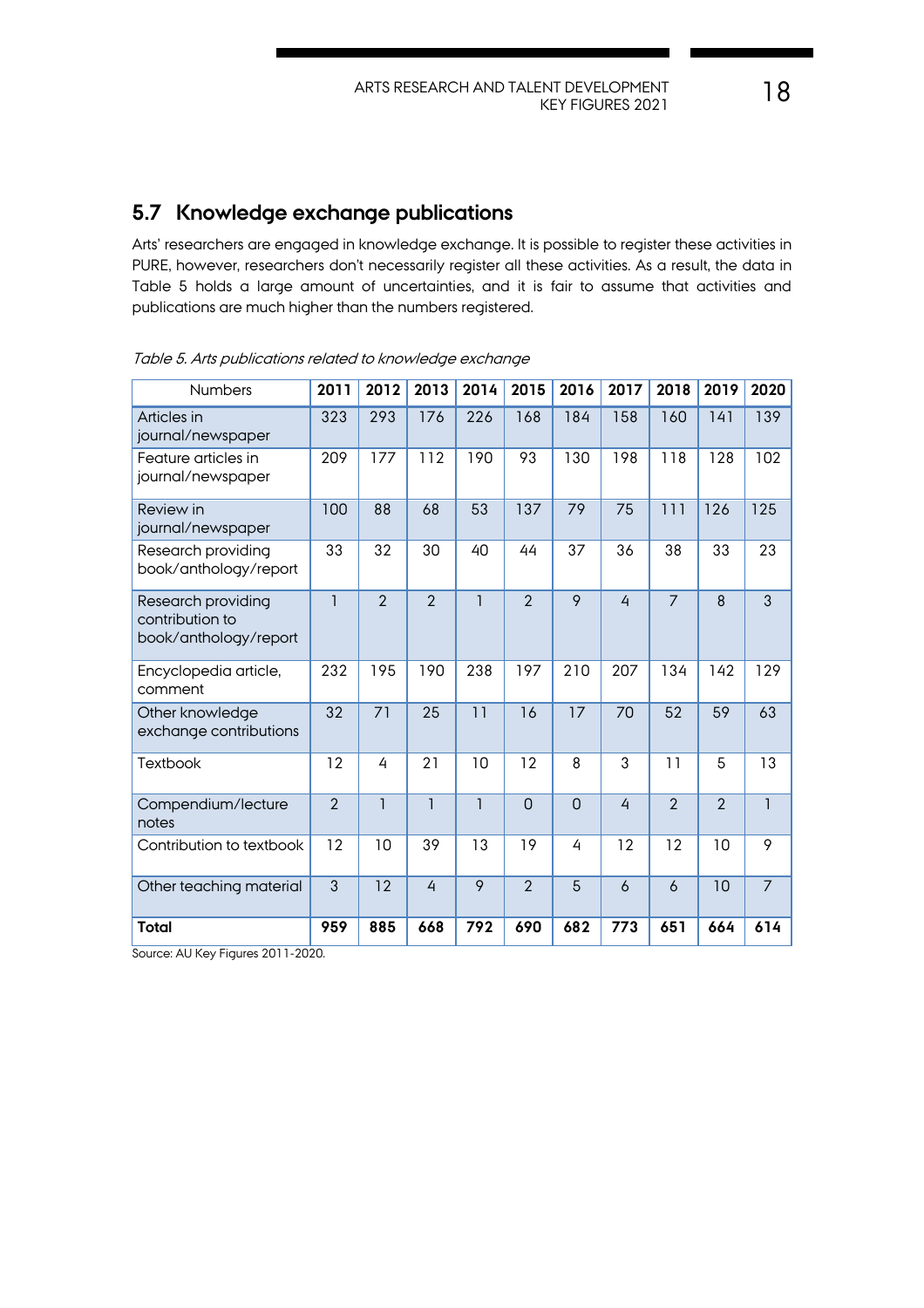# **6 Talent Development**

# **6.1 Enrolments and graduates**

Table 6 shows that by December 2020 Graduate School, Arts had a total of 249 enrolled PhD students. The PhD students are affiliated with a school (see also Table 1) and one of Arts' eight PhD degree programmes.

| School     | Programme                                              | <b>Enrolled PhD</b><br><b>Students</b> |
|------------|--------------------------------------------------------|----------------------------------------|
|            | Anthropology, Global Studies and the Study of Religion | 45                                     |
| CAS        | History, Archaeology and Classical Studies             | 34                                     |
|            | Theology, History of Ideas and Philosophy              | 24                                     |
|            | Total                                                  | 103                                    |
|            | Art, Literature and Cultural Studies                   | 38                                     |
| СC         | ICT, Media, Communication and Journalism               | 18                                     |
|            | Language, Linguistics, Communication and Cognition     | 19                                     |
|            | Total                                                  | 75                                     |
|            | <b>Didactics</b>                                       | 31                                     |
| <b>EDU</b> | Learning and Education                                 | 40                                     |
|            | Total                                                  | 71                                     |
| Total      |                                                        | 249                                    |

Table 6. Enrolled PhD students at Arts' PhD degree programmes

Source: Graduate School, Arts, January 2021

Figure 15 shows the number of enrolled students and accepted PhD theses at Graduate School, Arts since 2005. The faculty has the largest number of PhD enrollments within the humanities, education and theology in Denmark.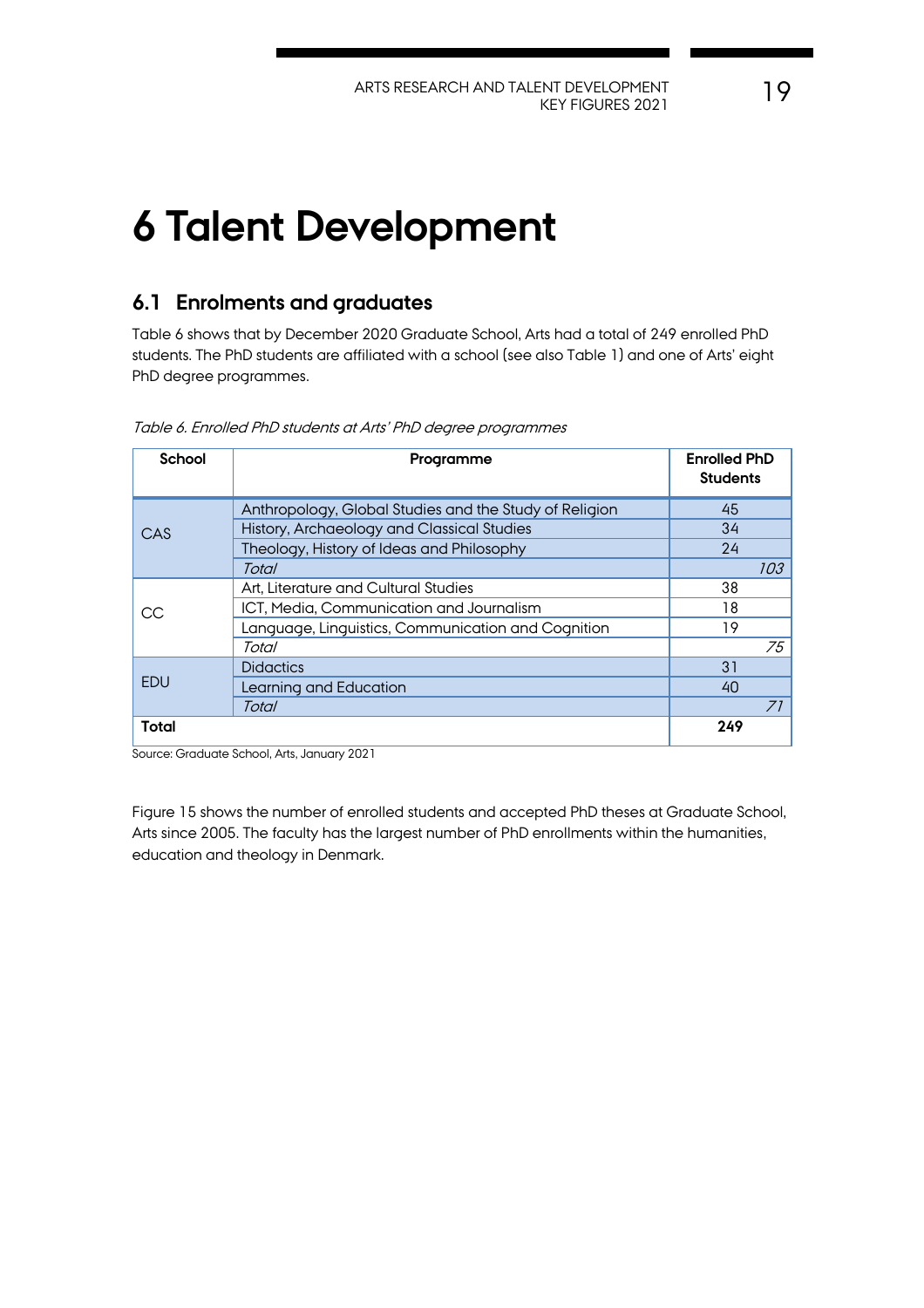

Figure 15. PhD student enrolments and graduates, 2005-2020

Source: Graduate School, Arts.

Note: Prior to 2012 PhD students from the programmes based at the Department of Education (Didactics; Learning and Education) are not included.

Figure 16 divides the enrolments from figure 15 into 5+3 and 4+4.

Figure 16. PhD student enrolments divided into 5+3 and 4+4, 2005-2020



Source: Graduate School, Arts.

# **6.2 Financing of PhD students**

Figure 17 shows that an increasing amount of the PhD students at Graduate School, Arts are either co-financed or externally financed. These PhD students are often affiliated with a university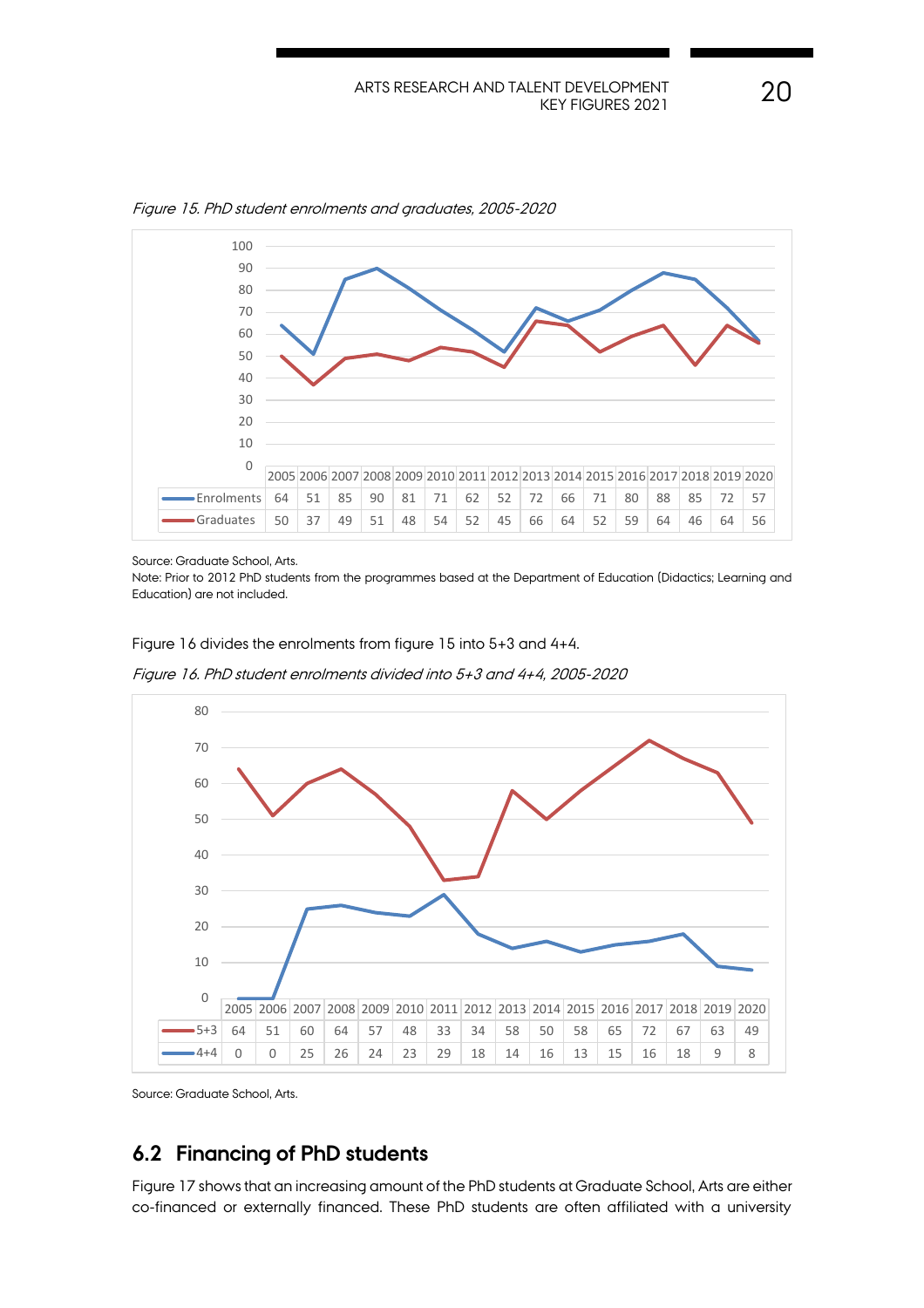college, a museum or another institution while conducting their PhD studies at Graduate School, Arts.



Figure 17. Financing of the PhD students (head count), 2011-2020

Source: Graduate School, Arts.

Note: From 2017 co-financed and externally financed count as one group, often the co-financing of the Graduate School is the exclusion of overhead.

# **6.3 PhD students with external partners**

The Faculty of Arts has a substantial collaboration with external partners. Some of these are in collaboration with the Danish University Colleges.

|                                                              | 2012           | 2013     | 2014          | 2015     | 2016     | 2017           | 2018     | 2019          | 2020          |
|--------------------------------------------------------------|----------------|----------|---------------|----------|----------|----------------|----------|---------------|---------------|
| Anthropology, Global<br>Studies and the Study of<br>Religion | $\Omega$       | $\Omega$ | $\Omega$      | $\Omega$ | $\Omega$ | $\Omega$       | $\Omega$ | $\Omega$      | $\Omega$      |
| Art, Literature and<br><b>Cultural Studies</b>               | $\Omega$       | 0        | 1             | 4        | 4        | 3              | 3        | $\Omega$      | 0             |
| <b>Didactics</b>                                             | $\overline{7}$ | 10       | 19            | 24       | 23       | 22             | 20       | 16            | 16            |
| History, Archaeology<br>and Classical Studies                | $\Omega$       | 0        | 0             | $\Omega$ | $\Omega$ | $\Omega$       | $\Omega$ | $\Omega$      | 0             |
| ICT, Media,<br>Communication and<br>Journalism               | $\Omega$       | T        | $\mathcal{P}$ | 4        | 4        | $\mathfrak{D}$ | 4        | $\mathcal{P}$ | $\mathcal{P}$ |
| Language, Linguistics,<br>Communication and<br>Cognition     | $\Omega$       | 0        | 0             |          |          |                | $\Omega$ | $\Omega$      | 0             |
| Learning and Education                                       | 11             | 15       | 18            | 16       | 15       | 15             | 16       | 10            | 8             |
| Theology, History of<br>ideas and Philosophy                 | 1              |          |               |          |          |                | ı        | 1             | $\Omega$      |
| Total                                                        | 19             | 27       | 41            | 50       | 48       | 44             | 44       | 29            | 26            |

Table 7. Enrolled PhD students in collaboration with University Colleges 2012–2020

Source: Graduate School, Arts.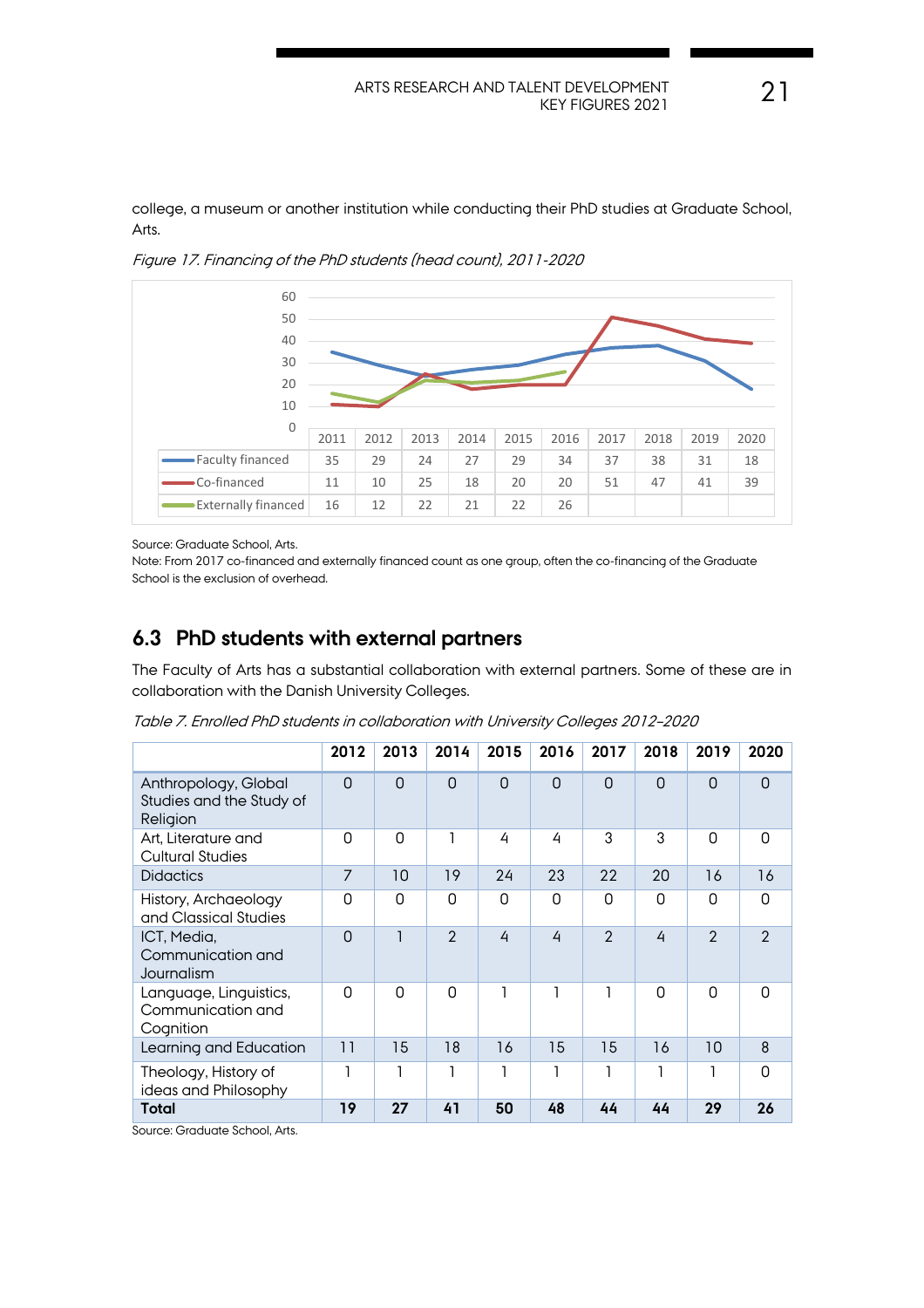

Figure 18. Enrolments and graduates in collaboration with university Colleges 2012-2020

Source: Graduate School, Arts.

Industrial PhD students are enrolled at the university for three years and at the same time employed by a company/institution as part of their PhD project. The PhD students work full time on their PhD project and share their time equally between the company/institution and the university.

Figure 19. Industrial PhD student enrolments and graduates, 2005-2020



Source: Graduate School, Arts.

# **6.4 Recruitment of PhD students and internationalisation**

4+4 students are internal recruitments, therefore they are left out of Figure 20.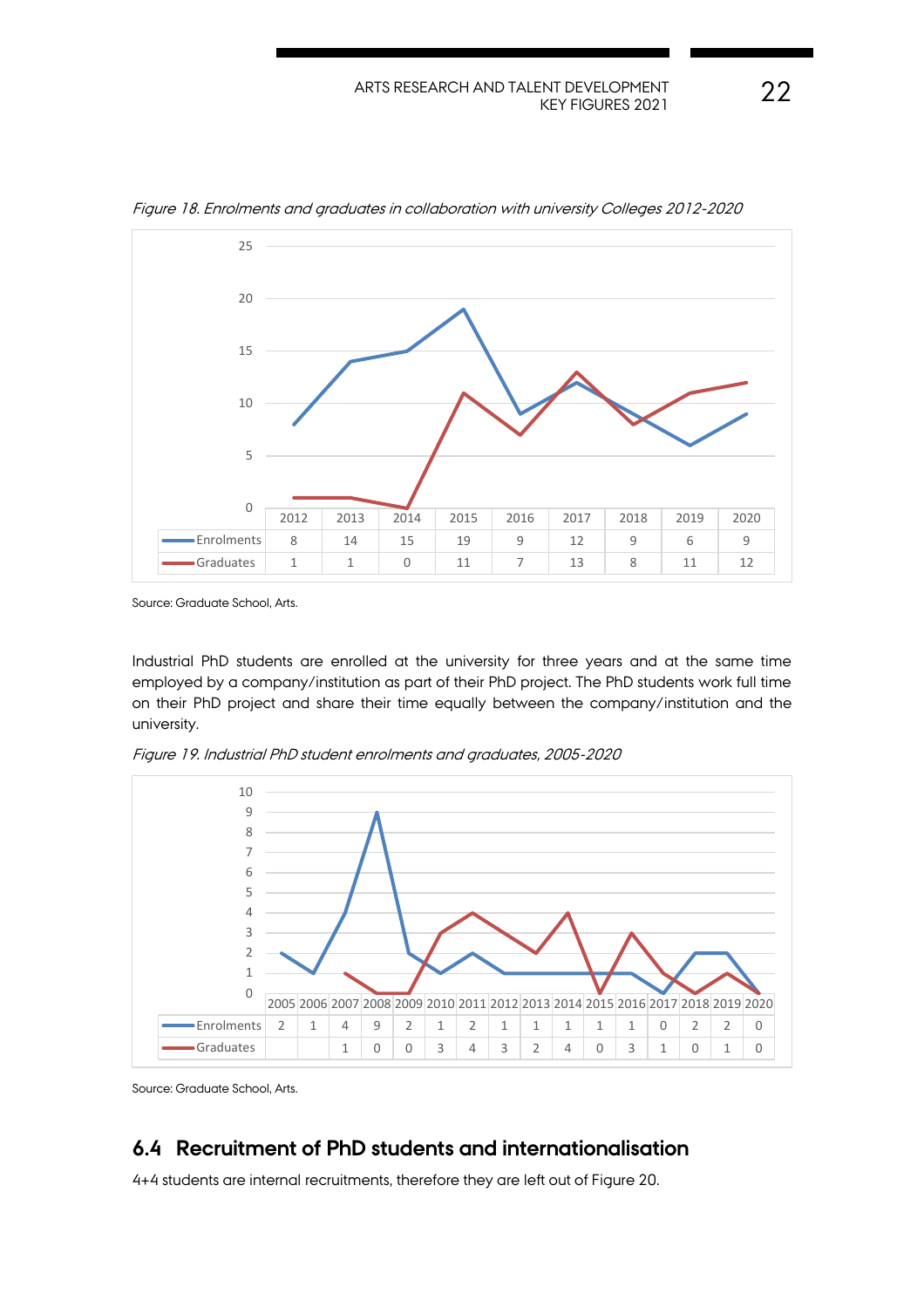

Figure 20. Origin of MA degree for 5+3 enrolments, 2008-2020

Source: Graduate School, Arts.

Note: Prior to 2012 PhD students from the programmes based at the Department of Education (Didactics; Learning and Education) are not included.

In addition, Arts strives to enhance the level of internationalisation of the enrolled PhD students. This is measured both by how many international (non-Danish) PhD students the graduate school has enrolled (Figure 21) and on how many students do a research stay abroad (Figure 22).

Figure 21 shows an increase in the percentage of international students since 2010 at Arts, however the proportion is still low compared to both Nat, Tech and BSS.





Source: AU Key Figures 2010-2020.

Note: In 2020 Faculty of Science and Technology (ST) was divided into Faculty of Natural Sciences (Nat) and Faculty of Technical Sciences (Tech)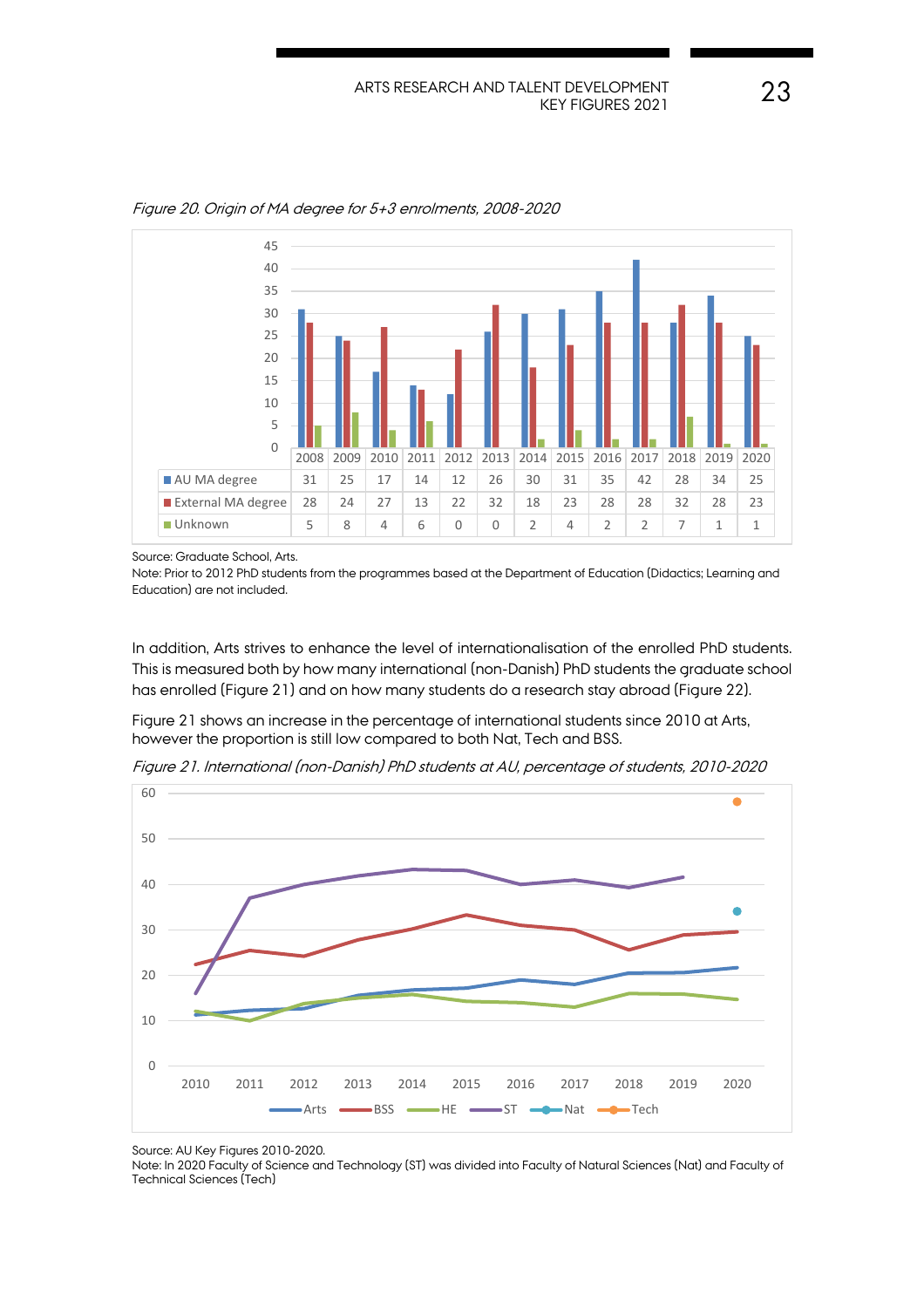Figure 22 shows the percentage of PhD graduates since 2014 who went on a research stay abroad for a minimum of two months during their PhD enrollment.



Figure 22. PhD graduates who did a research stay abroad of min. 2 months, 2014-2020

Source: Graduate School, Arts.

# **6.5 Completion time of PhD students**

Figure 23 shows the development in the average completion time (effective study time) for PhD students at Graduate School, Arts.

Figure 23. Average completion time of PhD degree in years for 4+4 and 5+3, 2011-2020



Source: Graduate School, Arts.

Note: For 4+4 students, all leaves and part A (MA credit) are excluded.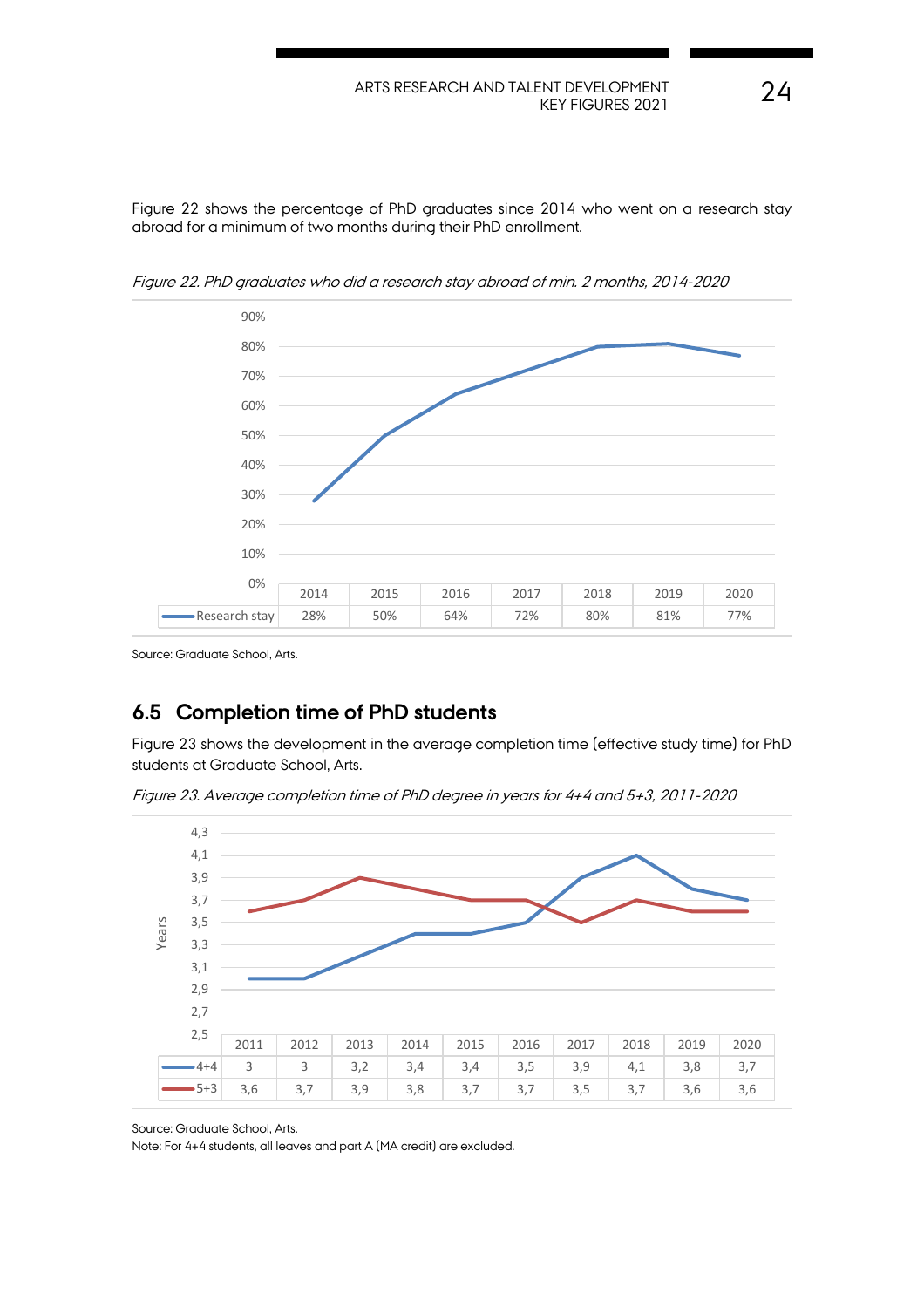# **7 External Research Funding**

In 2020, 17 percent of Arts' annual accounts were external funding (Figure 24). Figure 24. External funding as proportion of Arts' annual accounts in 2020 (1,066,513 DKK)



Source: Administration Centre Arts

"Other funding" refers to non-state funding, for instance from Master tuition fees.

"State others" refer to funding that is neither education nor research related (i.e. library and other funds).

Figure 25 provides an overview of the development of the annual expense level financed by external research funds to Arts since 2009.



Figure 25. Expenses financed by external research funds in million DKK

Source: AU Key Figures 2009-2020.

### **7.1 External research funding sources**

Table 8 shows the origin of funding sources based on the total amount of external research funds to the faculties at AU in the period 2010−2020. The table shows that the majority of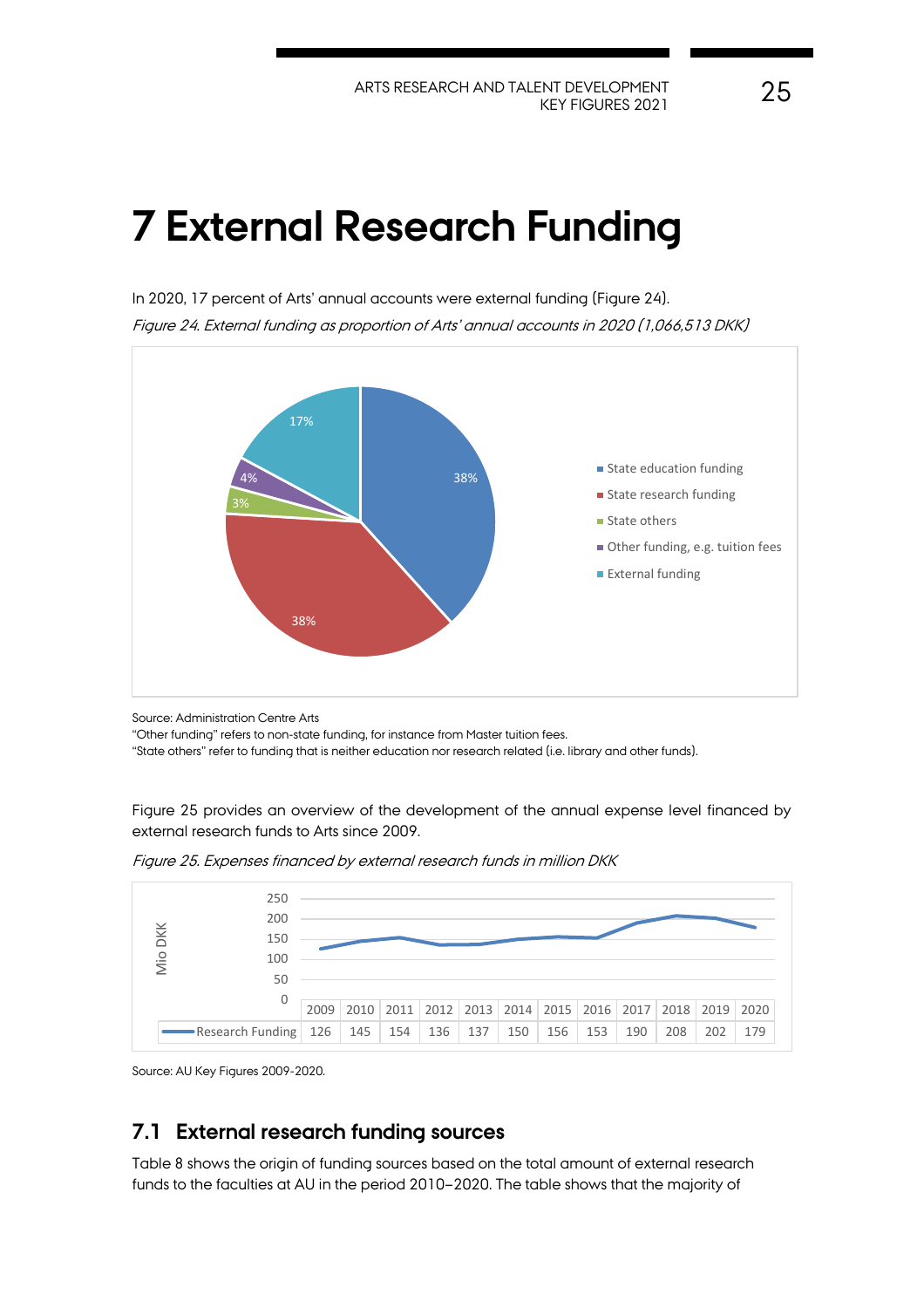external research funds come from national funding sources.

| Mio. DKK   |                         | 2011                                 | 2012                     | 2013                     | 2014                     | 2015                     | 2016                     | 2017                     | 2018                     | 2019                     | 2020                     |
|------------|-------------------------|--------------------------------------|--------------------------|--------------------------|--------------------------|--------------------------|--------------------------|--------------------------|--------------------------|--------------------------|--------------------------|
| Arts       | Danish public<br>funds  | 93                                   | 86                       | 90                       | 92                       | 93                       | 94                       | 105                      | 110                      | 84                       | 75                       |
|            | Danish private<br>funds | 54                                   | 35                       | 36                       | 45                       | 47                       | 42                       | 62                       | 74                       | 87                       | 74                       |
|            | EU                      | $\overline{7}$                       | 15                       | 10                       | $\, 8$                   | 10                       | 14                       | 20                       | 20                       | 26                       | 22                       |
|            | Other<br>international  | $\Box$                               | $\overline{\phantom{a}}$ | $\overline{\phantom{a}}$ | 5                        | 6                        | $\overline{2}$           | $\overline{3}$           | $\overline{4}$           | $\overline{5}$           | $\overline{8}$           |
| <b>BSS</b> | Danish public<br>funds  | 101                                  | 116                      | 105                      | 95                       | 98                       | 88                       | 92                       | 81                       | 86                       | 75                       |
|            | Danish private<br>funds | 21                                   | 27                       | 35                       | 37                       | 46                       | 45                       | 54                       | 63                       | 73                       | 82                       |
|            | EU                      | 17                                   | 20                       | 18                       | 12                       | 21                       | 15                       | 16                       | 16                       | 22                       | 27                       |
|            | Other<br>international  | $\blacksquare$                       | $\overline{\phantom{a}}$ | $\overline{a}$           | $\boldsymbol{6}$         | $\overline{7}$           | $\mathcal{P}$            | 10                       | 10                       | 9                        | $\, 8$                   |
| <b>ST</b>  | Danish public<br>funds  | 590                                  | 632                      | 607                      | 604                      | 622                      | 679                      | 665                      | 599                      | 608                      |                          |
|            | Danish private<br>funds | 178                                  | 178                      | 165                      | 189                      | 209                      | 178                      | 217                      | 260                      | 288                      |                          |
|            | EU                      | 144                                  | 140                      | 179                      | 116                      | 131                      | 123                      | 121                      | 130                      | 139                      | $\overline{\phantom{a}}$ |
|            | Other<br>international  | $\Box$                               | $\overline{\phantom{a}}$ | $\overline{\phantom{a}}$ | $\qquad \qquad \Box$     | 37                       | 46                       | 47                       | 63                       | 75                       | $\blacksquare$           |
| Nat.       | Danish public<br>funds  | $\mathbf{r} = \mathbf{r} \mathbf{r}$ | $\overline{\phantom{a}}$ | $\overline{a}$           | $\frac{1}{2}$            | $\overline{a}$           | $\overline{\phantom{a}}$ | $\overline{\phantom{a}}$ | $\overline{a}$           | $\overline{\phantom{a}}$ | 242                      |
|            | Danish private<br>funds | $\blacksquare$                       | $\bar{\phantom{a}}$      | $\overline{\phantom{0}}$ | $\overline{\phantom{a}}$ | $\overline{a}$           | $\overline{\phantom{a}}$ | $\blacksquare$           | $\overline{\phantom{0}}$ | $\overline{\phantom{a}}$ | 241                      |
|            | EU                      | $\overline{\phantom{0}}$             | $\overline{\phantom{a}}$ | $\overline{a}$           | $\overline{a}$           | $\overline{a}$           | $\overline{\phantom{0}}$ | $\overline{\phantom{a}}$ | $\overline{\phantom{0}}$ | $\overline{a}$           | 63                       |
|            | Other<br>international  | $\overline{\phantom{a}}$             | $\bar{\phantom{a}}$      | $\overline{\phantom{a}}$ | $\overline{\phantom{a}}$ | $\overline{a}$           | $\overline{\phantom{a}}$ | $\blacksquare$           | $\overline{\phantom{a}}$ | $\overline{\phantom{a}}$ | 35                       |
| Tech.      | Danish public<br>funds  | $\overline{a}$                       |                          | $\overline{a}$           |                          |                          | $\overline{a}$           |                          | $\overline{a}$           | $\overline{a}$           | 302                      |
|            | Danish private<br>funds | $\overline{\phantom{0}}$             | $\overline{\phantom{a}}$ | $\overline{\phantom{0}}$ | $\overline{\phantom{a}}$ | $\frac{1}{2}$            | $\overline{\phantom{a}}$ | $\overline{\phantom{a}}$ | $\overline{\phantom{0}}$ | $\overline{\phantom{a}}$ | 79                       |
|            | EU                      | $\blacksquare$                       | $\overline{\phantom{a}}$ | $\overline{\phantom{0}}$ | $\overline{\phantom{a}}$ | $\overline{\phantom{a}}$ | $\overline{\phantom{0}}$ | $\overline{\phantom{a}}$ | $\overline{\phantom{0}}$ | $\overline{\phantom{a}}$ | 90                       |
|            | Other<br>international  | $\overline{\phantom{a}}$             | $\overline{\phantom{a}}$ | $\overline{\phantom{a}}$ | $\overline{\phantom{a}}$ |                          | $\overline{\phantom{a}}$ | $\overline{\phantom{a}}$ | $\overline{\phantom{a}}$ | $\overline{\phantom{a}}$ | 32                       |
| Health     | Danish public<br>funds  | 129                                  | 144                      | 159                      | 146                      | 148                      | 135                      | 124                      | 121                      | 126                      | 120                      |
|            | Danish private<br>funds | 104                                  | 126                      | 145                      | 157                      | 169                      | 159                      | 172                      | 200                      | 237                      | 248                      |
|            | EU                      | 31                                   | 31                       | 34                       | 12                       | 12                       | 15                       | 18                       | 21                       | 18                       | $17$                     |
|            | Other<br>international  | $\overline{\phantom{0}}$             | $\overline{\phantom{a}}$ | $\blacksquare$           | 11                       | $11$                     | 12                       | 12                       | $17\,$                   | 17                       | 22                       |

Table 8. Sources of external research funding divided into faculties

Source: AU Key Figures 2011-2020.

Note: For years 2011-2013, "EU" and "Other international" are gathered in one number. In 2020 Faculty of Science and Technology (ST) was divided into Faculty of Natural Sciences (Nat.) and Faculty of Technical Sciences (Tech).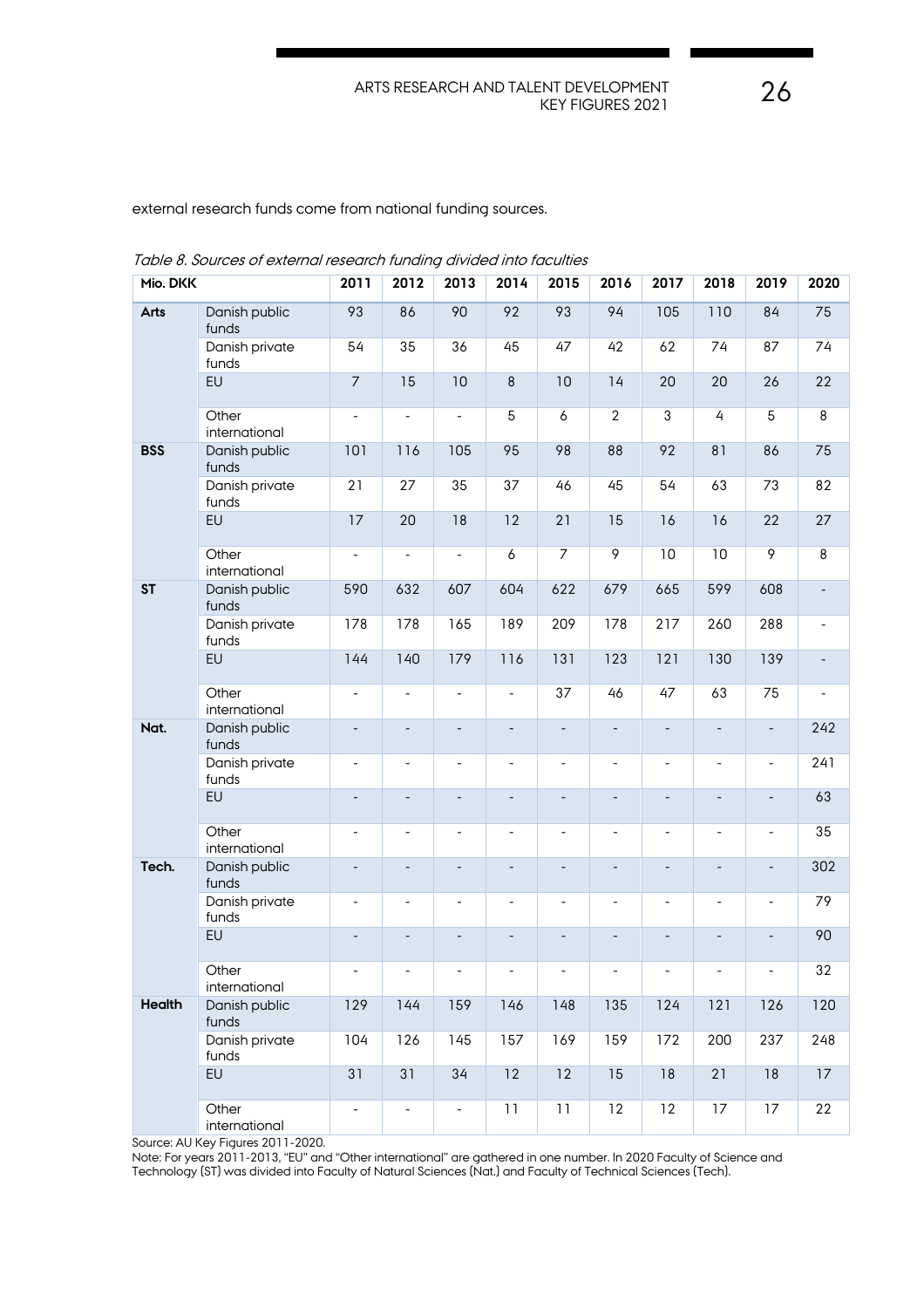Figure 26 visualizes the distribution of Arts' funding sources for 2019 and 2020 from Table 8. The percentages represent averages across the two years.

Figure 26. Arts' funding sources, 2019-2020



Source: AU Key Figures 2020.

At Arts, one of the major funding sources for both research projects and postdoctoral projects is the Danish Research Council for Independent Research (DFF). Figure 27 shows the development in funding that Arts' schools have attracted from DFF (individual postdocs and collective research projects).

Figure 27. DFF funding to Arts for collective research projects (and individual postdoc until 2016) and Research Networks (included from 2021)



Source: Data gathered from dff.dk

Note: The figure only shows the projects where Arts (AU) is the main applicant. Funding for Arts researchers who are coapplicants in other universities' projects are not included. The numbers for 2021 may still rise.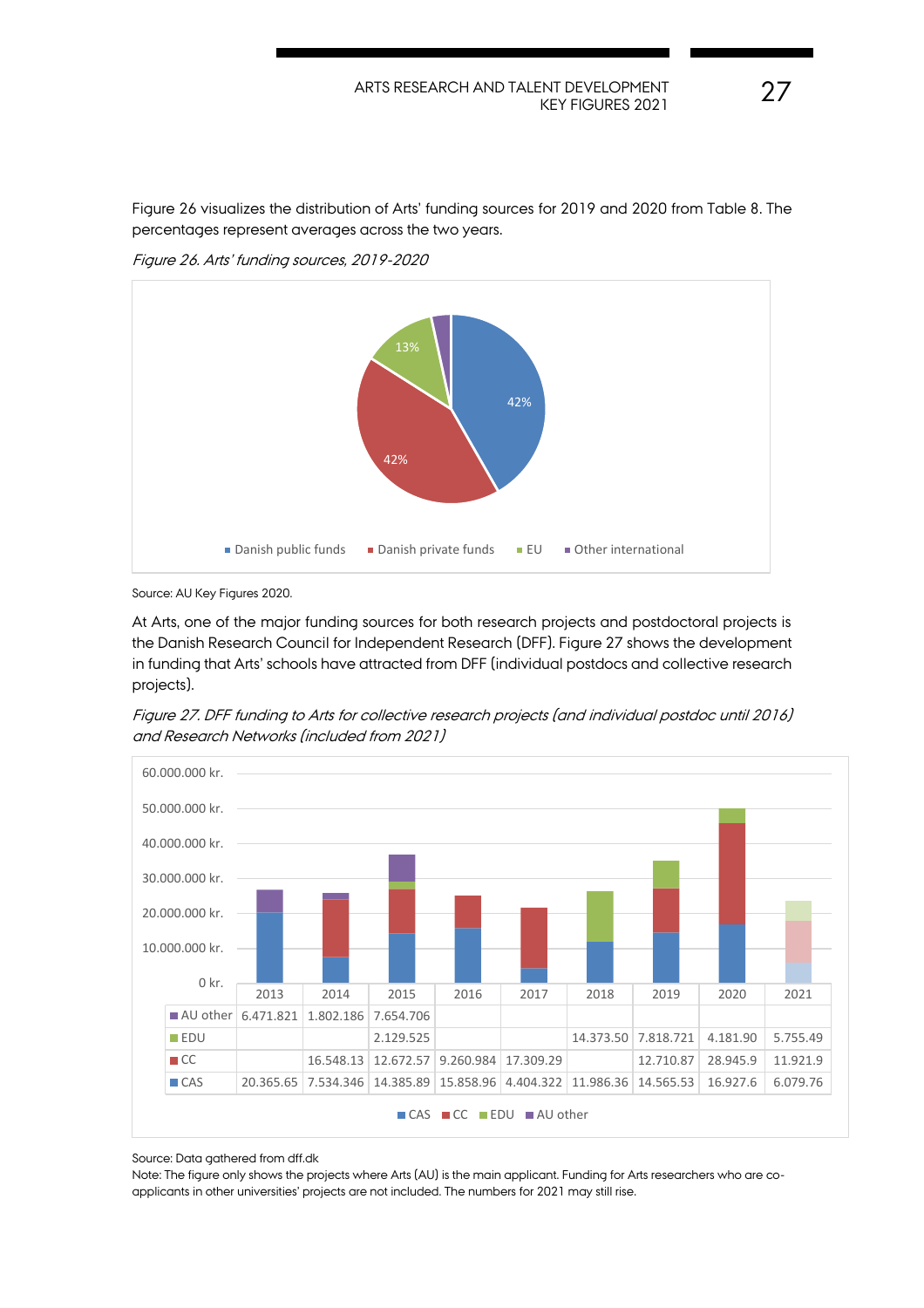Apart from public funding, Arts also attracts funding from private funds, in particular from Velux and Carlsberg (Figure 28).



Figure 28. Velux/Villum and Carlsberg funding to Arts

Source: Velux' webpage and Carlsberg yearly report.

Note: The figure only shows the projects where Arts (AU) is the main applicant. Arts researchers who are co-applicants in other universities' projects are not included.

# **7.2 Research funding from the EU**

It is a strategic goal of Arts to attract more research funding from the EU and the Horizon 2020 framework. From the FP7 (2007-2013) Arts researchers attracted a total of 5.460.568 €. Table 9 lists the funding attracted from the EU Horizon 2020 programme (2014-2020).

|       | CAS          | cc           | <b>EDU</b>  | <b>CUDIM</b> |
|-------|--------------|--------------|-------------|--------------|
| 2014  | € 200.194,80 | € 2.674.531  |             |              |
| 2015  | € 1.500.154  | €777.837     |             |              |
| 2016  |              | € 1.467.218  | € 1.436.618 | € 19.325     |
| 2017  | € 2.342.473  | € 694.035    | € 200.195   |              |
| 2018  | € 3.504.548  | € 3.023.592  |             |              |
| 2019  | €4.280.256   | €371.613     |             |              |
| 2020  | € 1.063.421  | €419.420     |             | €79.375,00   |
| Total | € 12.690.851 | €9.428.245   | €1.636.813  | €98.700      |
|       |              | € 23.854.609 |             |              |

Table 9. EU Horizon 2020 projects by school

Source: AU Research Support Unit, August 2021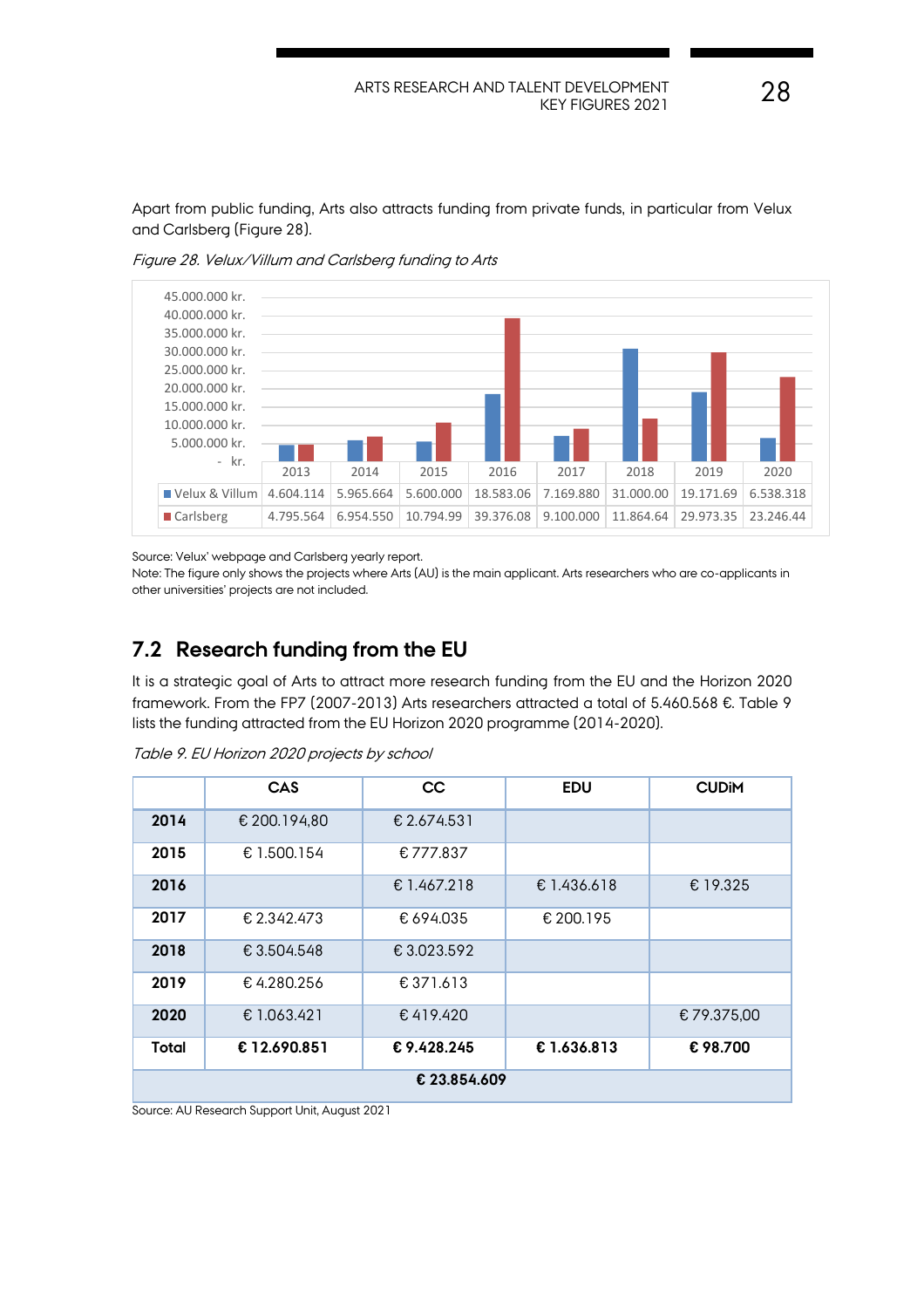

Figure 29. Total EU funding to Arts

Source: AU Research Support Unit, August 2020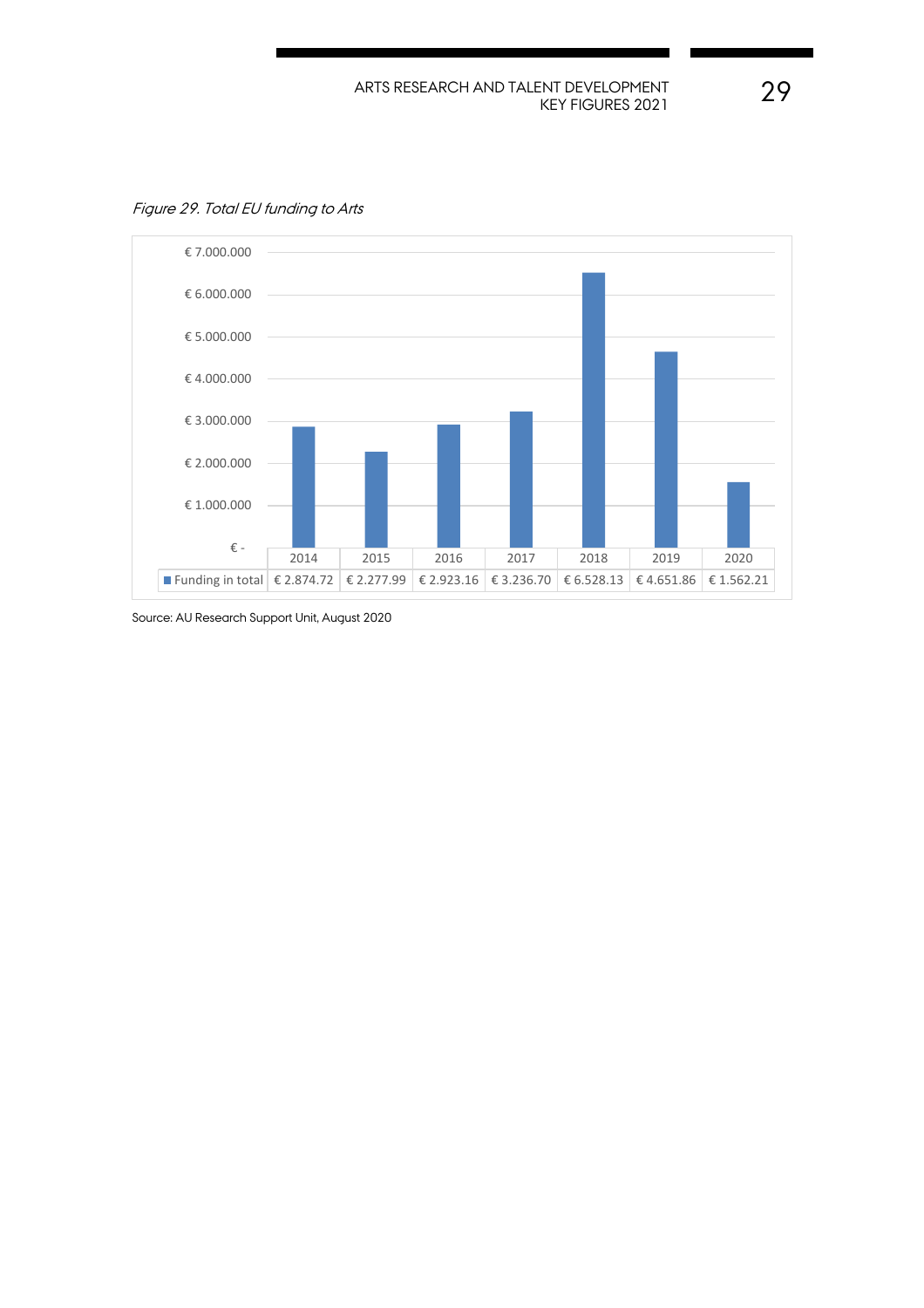# **8 International Rankings**

# **8.1 Aarhus University rankings**

Among over 17.000 universities world-wide, Aarhus University is ranked in the top in several influential rankings. A high ranking is an important competitive advantage for a university which seeks to attract and retain the best students, researchers and partnerships.

|                                                                                                           | 2013       | 2014       | 2015       | 2016      | 2017 | 2018 | 2019 | 2020 | 2021 |
|-----------------------------------------------------------------------------------------------------------|------------|------------|------------|-----------|------|------|------|------|------|
| Leiden Ranking                                                                                            | 77         | 68         | 81         | 97        | 101  | 111  | 108  | 110  | 128  |
| ARWU - Shanghai                                                                                           | 81         | 74         | 73         | 65        | 65   | 65   | 60   | 69   |      |
| National Taiwan<br>University Ranking                                                                     | 86         | 87         | 88         | 86        | 88   | 89   | 89   | 87   |      |
| QS World University<br>Ranking                                                                            | 91         | 96         | 107        | 117       | 119  | 141  | 145  | 147  |      |
| US News Best Global<br>Universities Ranking                                                               |            |            |            | 127       | 108  | 95   | 106  | 105  | 155  |
| <b>Times Higher</b><br><b>Education World</b><br><b>University Ranking</b><br>(AU/Arts and<br>Humanities) | 138/<br>95 | 153/<br>91 | 106/<br>65 | 98/5<br>5 | 98   | 109  | 123  | 106  |      |

Table 10. Aarhus University rankings

Source: Rector's Office.

# **8.2 Faculty rankings**

The disciplines within social sciences and humanities do not have the same weight in the international rankings as STEM disciplines. The main reason for this is that most rankings are based on impact factors measured by citations. However, within the social sciences and humanities, impact is difficult to measure via citations indexes. Leiden and Shanghai rankings do not include the humanistic disciplines in their rankings (the ranking includes education as part of the social sciences).

QS World University Ranking does a faculty based ranking where the disciplines within arts and humanities are measured. Until 2012, QS Faculty Rankings were mainly based on academic reputation, but from 2013 onwards the ranking also includes employer reputation and a citation indicator.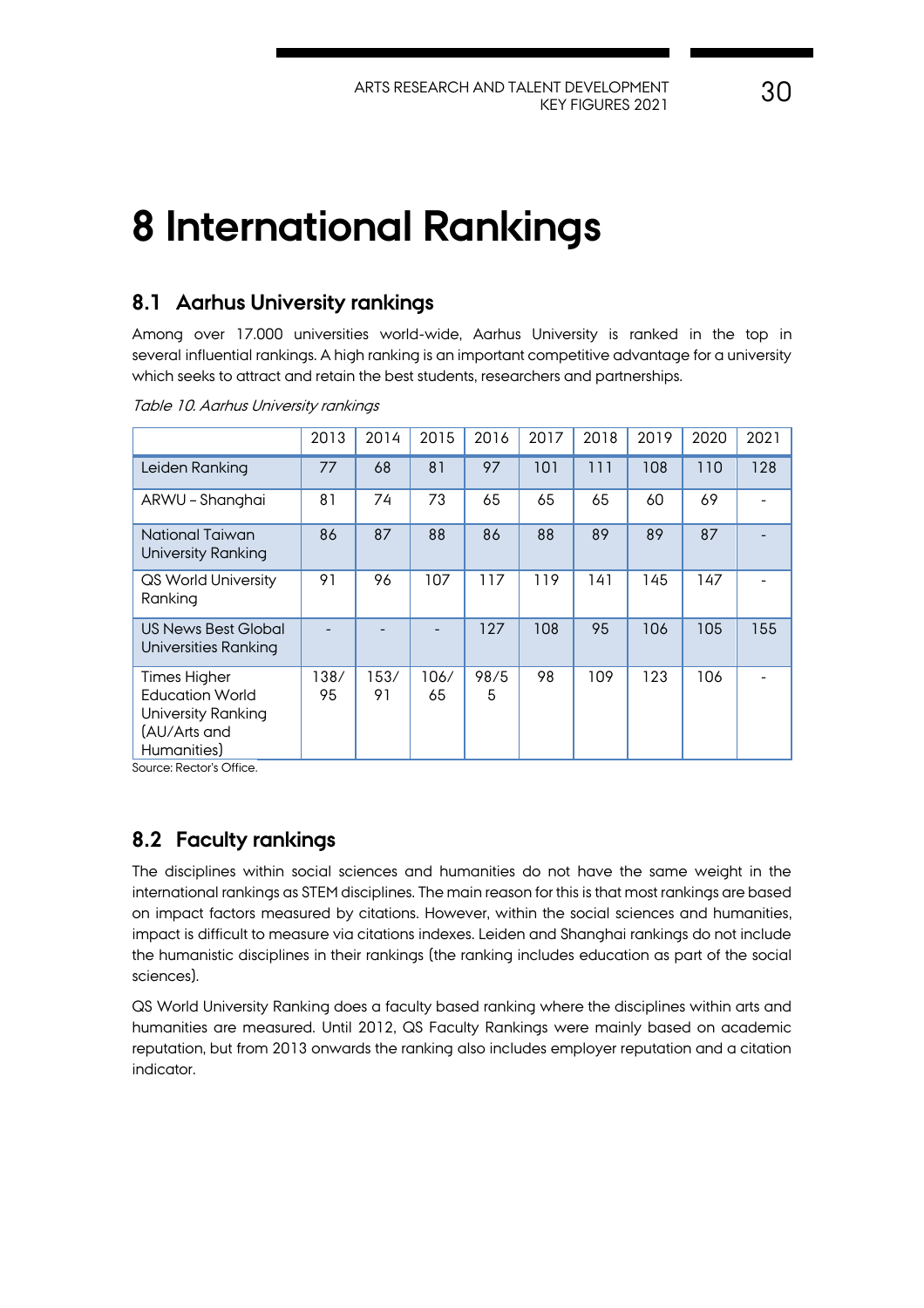|                                      | 2010 | 2011 | 2012 | 2013 | 2014 | 2015 | 2016/<br>2017 | 2018 | 2019 | 2020 | 2021 |
|--------------------------------------|------|------|------|------|------|------|---------------|------|------|------|------|
| Arts and<br><b>Humanities</b>        | 117  | 154  | 116  | 79   | 76   | 92   | 93            | 87   | 85   | 110  | 111  |
| Social Sciences and<br>Management    | 29   | 144  | 122  | 59   | 62   | 70   | 68            | 98   | 118  | 145  | 132  |
| <b>Engineering and</b><br>Technology | 214  | 202  | 239  | 128  | 166  | 112  | 105           | 113  | 178  | 197  | 206  |
| <b>Life Sciences and</b><br>Medicine | 116  | 95   | 109  | 74   | 64   | 60   | 58            | 66   | 75   | 86   | 85   |
| <b>Natural Sciences</b>              | 89   | 117  | 134  | 112  | 139  | 95   | 87            | 131  | 150  | 197  | 201  |

### Table 11. QS Faculty Rankings

Source: Rector's Office.

Note: Some of Arts' academic disciplines fall within the other categories in the faculty ranking.

In addition to the faculty ranking Arts have a few academic disciplines which have an impressive high ranking in the **QS subject ranking.** In 2021 five disciplines at Aarhus University are ranked in top 50. Three of these are from Arts

| <b>Faculty</b> | Department                                    | 2016       | 2017       | 2018       | 2019 | 2020 | 2021       |
|----------------|-----------------------------------------------|------------|------------|------------|------|------|------------|
| <b>Arts</b>    | Anthropology                                  | $51 - 100$ | 39         | 35         | 42   | 34   | 39         |
|                | Archaeology                                   | 40         | 25         | 17         | 35   | 27   | 36         |
|                | Communicati<br>on and Media<br><b>Studies</b> | 34         | 38         | 35         | 42   | 36   | 40         |
|                | Theology and<br>Religious<br><b>Studies</b>   |            | 51-100     | 29         | 30   | 38   | $51 - 100$ |
| <b>Health</b>  | Dentistry                                     | 17         | 17         | 21         | 27   | 33   | 35         |
| Tech           | Agriculture<br>and Forestry                   | $51 - 100$ | $51 - 100$ | 45         | 35   | 37   | 28         |
| <b>BSS</b>     | Social Policy<br>&<br>Administratio<br>n      |            | $51 - 100$ | $51 - 100$ | 49   | 36   | $51 - 100$ |

Table 12. QS Subject Ranking, AU

Source: RQS subject ranking.